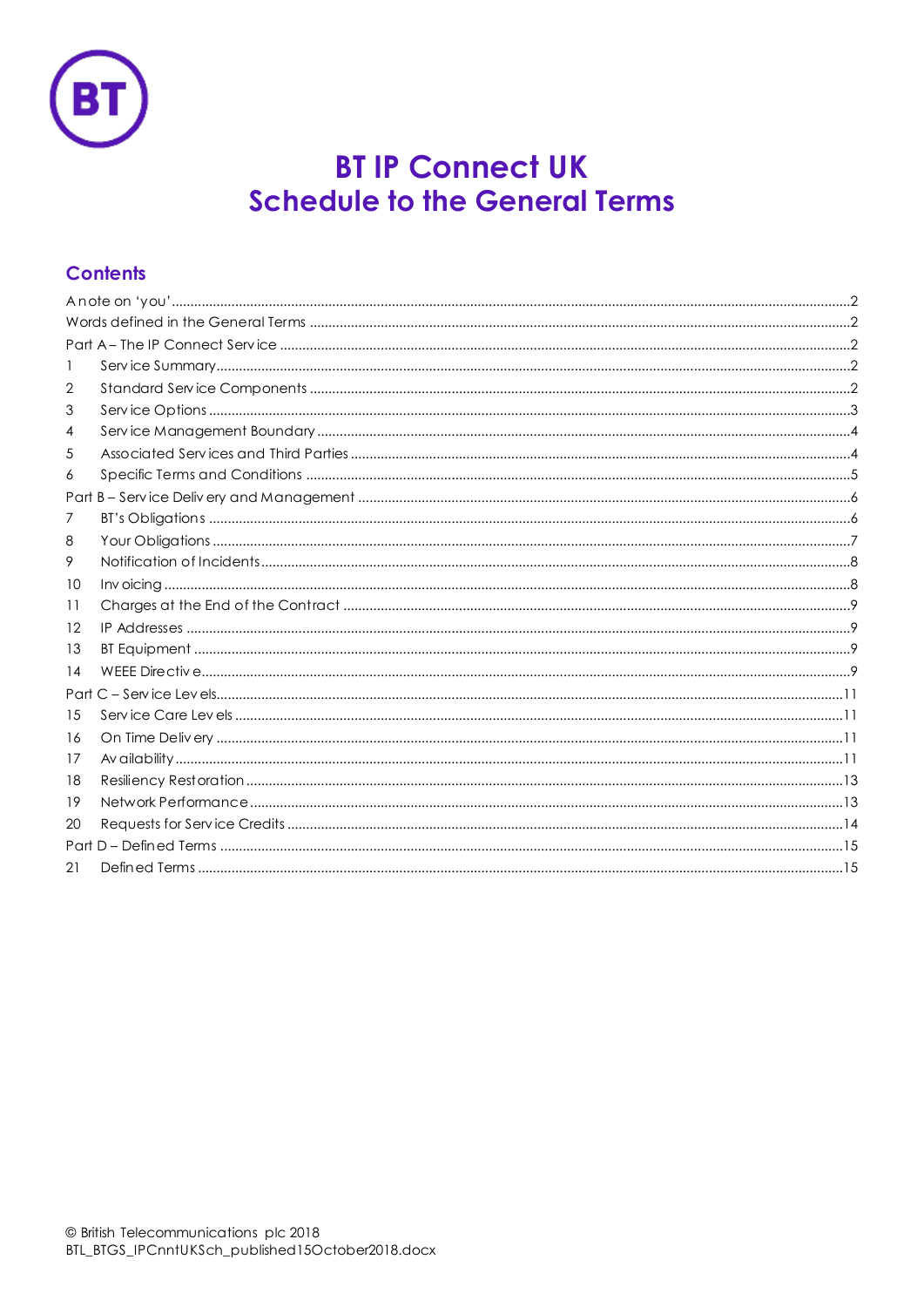

### <span id="page-1-0"></span>**A note on 'you'**

'You' and 'your' mean the Customer.

#### <span id="page-1-1"></span>**Words defined in the General Terms**

Words that are capitalised but hav e not been defined in this Schedule hav e the meanings giv en to them in the General Terms.

# <span id="page-1-2"></span>**Part A – The IP Connect Service**

#### <span id="page-1-3"></span>**1 Service Summary**

- 1.1 BT will provide you with the IP Connect UK service, which is a VPN that is unbundled, comprising:
	- 1.1.1 the Standard Serv ice Components; and
	- 1.1.2 any of the Service Options that you select in any applicable Order,
	- up to the point of the Serv ice Management Boundary as set out in Paragraph [4](#page-3-0) ("**IP Connect Service**").
- 1.2 Where you select the IP Connect Service under the Managed Service from BT:
	- 1.2.1 Paragraph [11](#page-8-0) of this Schedule will not apply and in such case Paragraph 11 of Managed Serv ice from BT Schedule to the General Terms will apply; and
	- 1.2.2 Part C of this Schedule will not apply and in such case Part C of Managed Service from BT Schedule to the General Terms will apply.
- 1.3 Where you select the IP Connect Service under Managed Service:
	- 1.3.1 Paragraph 11 of this Schedule will not apply and in such case Paragraph 4 of the Managed Serv ice Schedule to the General Terms will apply.

#### <span id="page-1-4"></span>**2 Standard Service Components**

BT will prov ide you with the standard components av ailable for the relev ant Site that you select in accordance with the details and Charges as set out in any applicable Order ("**Standard Service Components**").

#### 2.1 **Access Line**

#### 2.1.1 **Connection to a POP**

BT will arrange to connect the Site(s) to a POP using one or more of the following types of Access Line that are av ailable for the relev ant Site and as set out in any applicable Order:

- (a) Leased Line;
- (b) ADSL (which is marketed as ADSL Connect, ADSL Connect Plus, ADSL Connect Premium, ADSL Connect Backup and ADSL Connect Max) and VDSL (which is marketed as Superfast, Superfast Premium and Superfast Backup and Superfast GEA); and (c) Ethernet Fibre, Ethernet Radio and Ethernet Copper.
- 2.1.2 **Access Bandwidth and Port Bandwidth**

BT will prov ide the relev ant Access Lines with the following Access Bandwidth and Port Bandwidth:

#### (a) **Leased Line**

(i) Access Bandwidth

BT will prov ide the Access Bandwidth av ailable for the relev ant Site as set out in any applicable Order.

(ii) Port Bandwidth

BT will prov ide the Port Bandwidth av ailable for the relev ant Site as set out in any applicable Order.

#### (b) **ADSL and VDSL**

(i) Access Bandwidth

BT will prov ide the Access Bandwidth av ailable for the relev ant Site as set out in the Order. The Access Bandwidth for ADSL and VDSL will v ary up to the highest speed you order, which will be affected by external factors, such as weather, and may be improv ed by your own use of filtering dev ices that you connect between your Customer Equipment and the NTU.

(ii) Port Bandwidth BT will prov ide you the Port Bandwidth that is the same as the Access Bandwidth that you selected for the relev ant Site as set out in any applicable Order.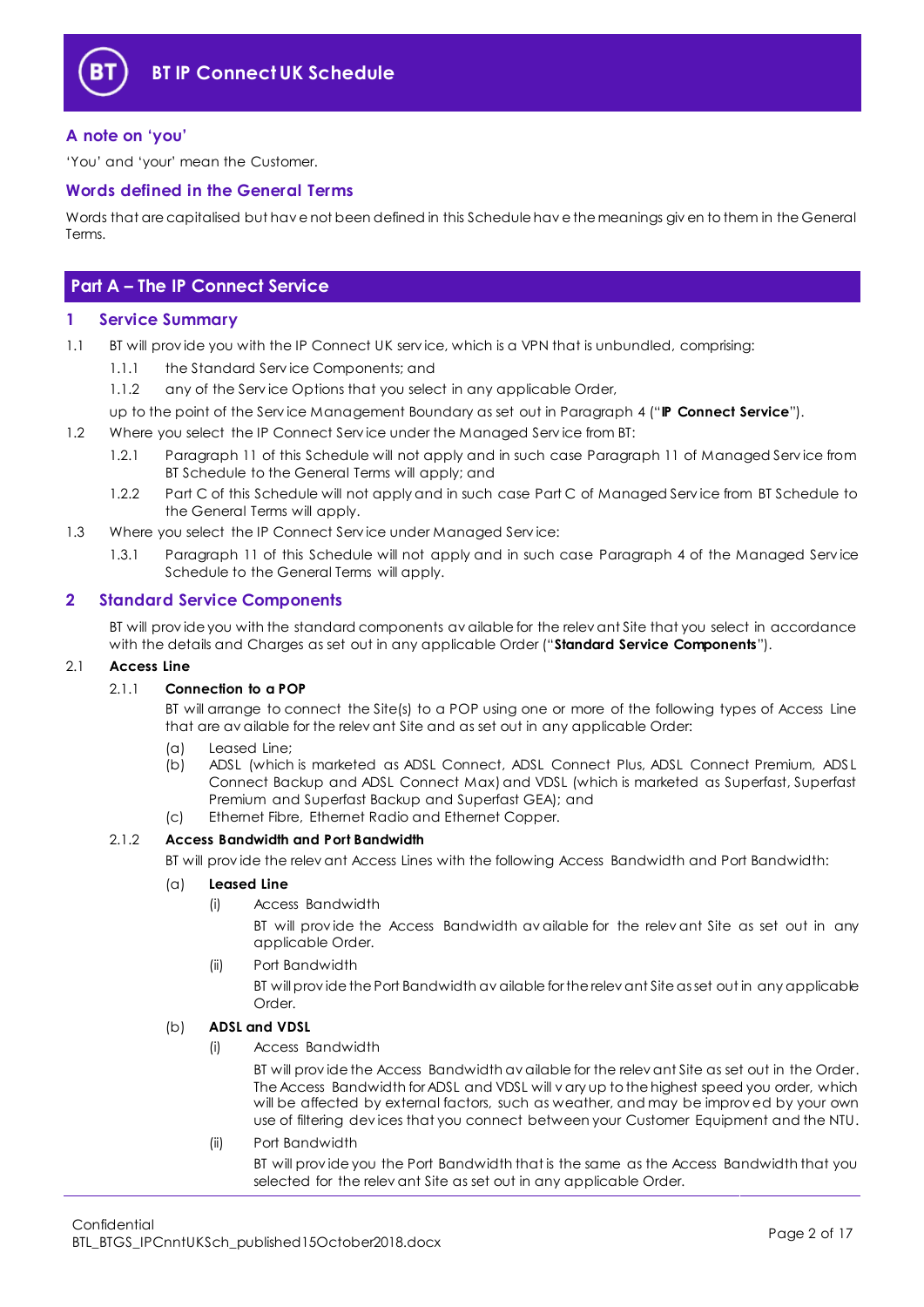

#### (iii) To the Cabinet or to the Premises

Where you hav e selected VDSL, BT will prov ide either VDSL Fibre to the Cabinet or VDSL Fibre to the Premises where that is av ailable for the relev ant Site and as set out in any applicable Order.

#### (c) **Ethernet Fibre, Ethernet Radio and Ethernet Copper**

(i) Access Bandwidth

BT will prov ide the Access Bandwidth av ailable for the relev ant Site and as set out in the Order, but framing ov erheads (network routing information that uses part of the av ailable Access Bandwidth) may reduce the Port Bandwidth av ailable.

#### (ii) Port Bandwidth

BT will prov ide the Port Bandwidth av ailable for the relev ant Site and as set out in the Order, but where it is smaller than the Access Bandwidth, BT will apply a rate limiting technique known as traffic shaping to reduce the Access Line Bandwidth down to the Port Bandwidth.

#### 2.1.3 **Service Care Levels**

BT will prov ide the Access Lines with the Serv ice Care Lev els av ailable for the relev ant Site and as set out in the Order.

#### 2.1.4 **Class of Service**

Where av ailable based on the Access Line selected, BT will prov ide the COS Profile for the Site(s) that you select in an Order, which may include up to six different COS with four separate AF Class and one each of EF Class and DE Class, subject to the following limitations:

- (a) You will specify the amount of EF Class required and BT will not prov ide any bursting capability in excess of that, so all excess traffic will be dropped ev en if additional Access Bandwidth or Port Bandwidth is av ailable.
- (b) You will specify the amount of AF Class required and any excess traffic may burst in excess of that where additional Access Bandwidth or Port Bandwidth is av ailable, but the Serv ice Lev els will not apply to that traffic.
- (c) You will not need to specify DE Class separately and any excess traffic may burst in excess of that where additional Access Bandwidth or Port Bandwidth is av ailable, but the Serv ice Lev els will not apply to that traffic.
- 2.1.5 Where you do not select a COS Profile or where it is not av ailable based on the Access Line, BT will set the COS Profile to the DE Class.

#### <span id="page-2-1"></span>2.2 **Reports**

Except where you hav e selected ADSL or VDSL, BT will prov ide you with access to the Portal where BT will prov ide you with reports that measure your utilisation of the IP Connect Serv ice on a regular basis as determined by BT.

#### <span id="page-2-0"></span>**3 Service Options**

BT will provide you with any of the following options av ailable for the relev ant Site in accordance with the details and Charges set out in the Order ("**Service Options**").

#### <span id="page-2-2"></span>3.1 **Access Line Resilience**

- 3.1.1 You may select one of the following Resilient Serv ice options:
	- (a) a second Access Line to connect the Site to the same POP ("**Secondary Access Line**") as the other Access Line ("**Primary Access Line**") using two NTUs at the Site ("**Secure Resiliency**"); or
	- (b) a Secondary Access Line to connect the Site (or an alternate Site) to a separate POP from the Primary Access Line using two NTUs at the Site(s) ("**SecurePlus Resiliency**"); and,

in either case, the Access Lines will utilise separate cables, but may share the same duct.

- 3.1.2 Where you select Secure Resiliency or SecurePlus Resiliency, you may use both the Primary Access Line and the Secondary Access Line, subject to the following:
	- (a) the Access Bandwidth and Port Bandwidth will be the same; and
	- (b) the COS Profile on each Port will be the same for each Access Line.

#### 3.2 **Multiple VPN**

- 3.2.1 Where you select Multiple VPNs for Sites:
	- (a) you will designate one VPN connection as the primary VPN for BT to help manage your connectiv ity;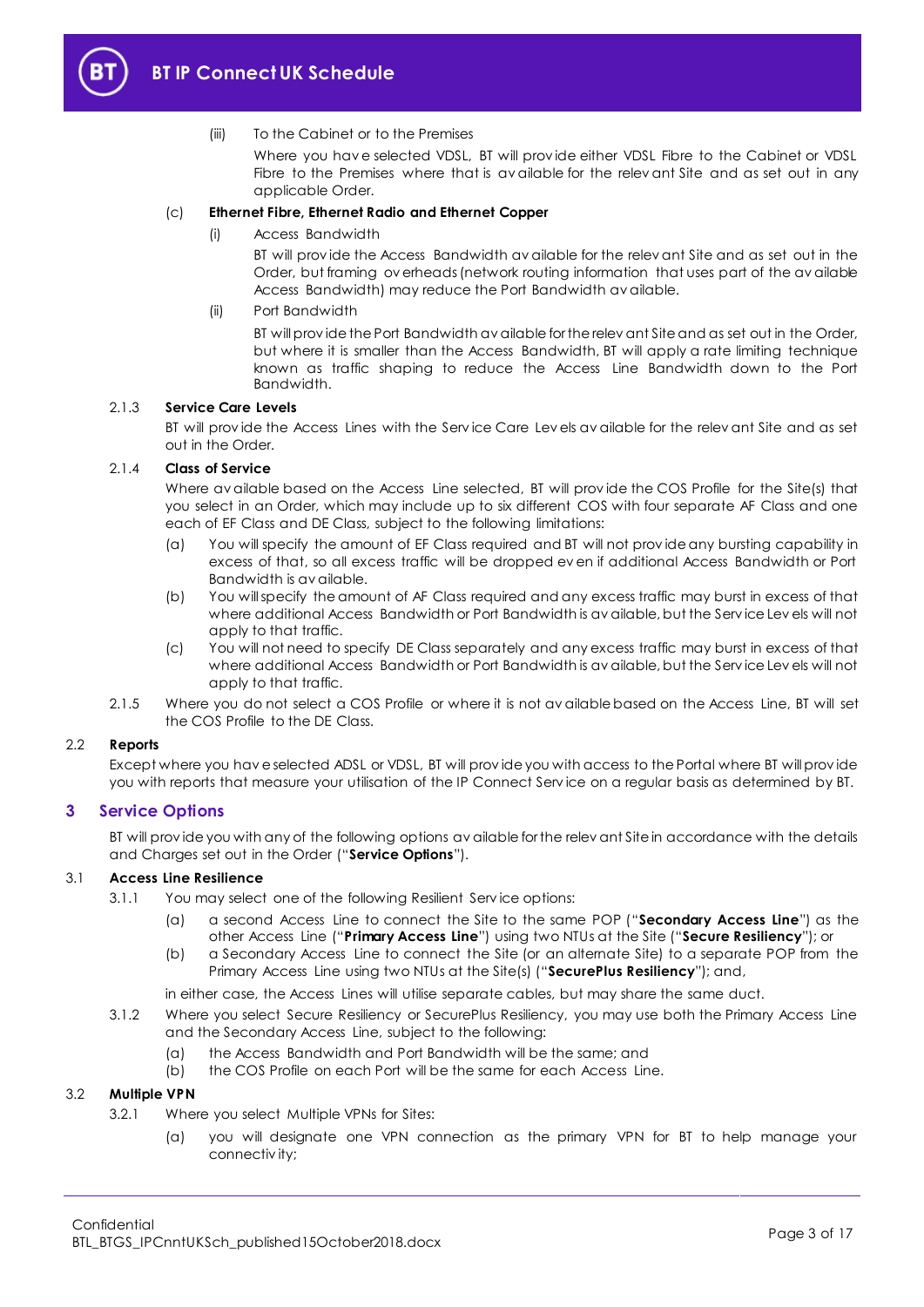

- (b) BT will apply the COS Profile to the whole of a Site or to indiv idual VPN connections, subject to av ailability at that Site and as selected by you; and
- (c) BT will not prov ide any connectiv ity between or among the Multiple VPNs.

#### 3.3 **Shared Access**

- 3.3.1 Where you select Shared Access:
	- (a) you will enter into a separate agreement, substantially in the form of the draft template that BT will provide to you, with the other IP Connect UK customer(s) and which will govern that relationship; and
	- (b) you will sign and prov ide BT with the consent form substantially in the form of the draft template that BT will prov ide to you, which will enable BT to prov ide Shared Access.

#### 3.4 **Hull Service**

BT will prov ide an Ethernet Fibre Access Line into the Hull Area only ("**Hull Service**").

#### 3.5 **Cloud Connect Data Centre**

- 3.5.1 BT will prov ide you with direct priv ate access, through a VPN, to a set of pre-connected third party data centres v ia the BT Network ("**Cloud Connect Data Centre**").
- 3.5.2 BT may also be able to prov ide you with connectiv ity inside the third party data centre subject to the av ailable solutions being in place with the third party data centre prov ider.
- 3.5.3 BT will notify you as soon as reasonably practicable of any additional requirements to prov ide connectiv ity inside a third party data centre, including a need for you to order internal data centre cabling directly from the third party data centre prov ider or of any additional Charges that you may be required to pay.

#### 3.6 **Cloud Connect Direct**

- 3.6.1 BT will prov ide you with direct priv ate access, through a VPN, to a third party cloud serv ice prov ider with whom BT has built one or more interconnection points globally on the BT Network ("**Cloud Connect Direct**").
- 3.6.2 The Port Bandwidth of Cloud Connect Direct will depend upon the offering of the third party cloud serv ice prov ider that you hav e contracted with in accordance with Paragrap[h 5.1.2.](#page-3-2)

#### <span id="page-3-0"></span>**4 Service Management Boundary**

- <span id="page-3-4"></span>4.1 BT will prov ide and manage the IP Connect Serv ice as set out in Parts B and C of this Schedule and as set out in any applicable Order up to the NTU ("**Service Management Boundary**").
	- (a) For Ethernet Fibre and Ethernet Copper the Serv ice Management Boundary is the physical Ethernet interface on your side of the network terminating equipment prov ided by BT.
	- (b) For ADSL and VDSL the Serv ice Management Boundary is either the physical Ethernet or VDSL interface on your side of the network terminating equipment.
	- (c) For Cloud Connect Data Centre, the Serv ice Management Boundary is the Port on the patch panel, located within the BT rack.
	- (d) For the Hull Serv ice, the Serv ice Management Boundary is the physical Ethernet interface on your side of the NTE prov ided by BT.
	- (e) For Cloud Connect Direct, the Serv ice Management Boundary is the connection point between the third party serv ice prov ider router and any Customer Equipment.
- 4.2 BT will not be responsible for the IP Connect Serv ice outside the Serv ice Management Boundary.
- 4.3 BT does not make any representations, whether express or implied, about the interoperability between the IP Connect Serv ice and any Customer Equipment.

#### <span id="page-3-1"></span>**5 Associated Services and Third Parties**

- <span id="page-3-3"></span>5.1 You will hav e the following serv ices in place that will connect to the IP Connect Serv ice and are necessary for the IP Connect Service to function and you will ensure that the services meets the minimum technical requirements that BT specifies:
	- 5.1.1 if you select VDSL Fibre to the Cabinet or ADSL, one of BT'S PSTN serv ices; and
	- 5.1.2 if you hav e ordered Cloud Connect Data Centre or Cloud Connect Direct, a third party data centre with sufficient space for any Customer Equipment that BT requires you to hav e in place in order to prov ide these Serv ices,

#### ("**Enabling Services**").

<span id="page-3-2"></span>5.2 If BT prov ides to you any serv ices other than the IP Connect Serv ice, including any Enabling Serv ice, this Schedule will not apply to those services and those services will be governed by their separate terms.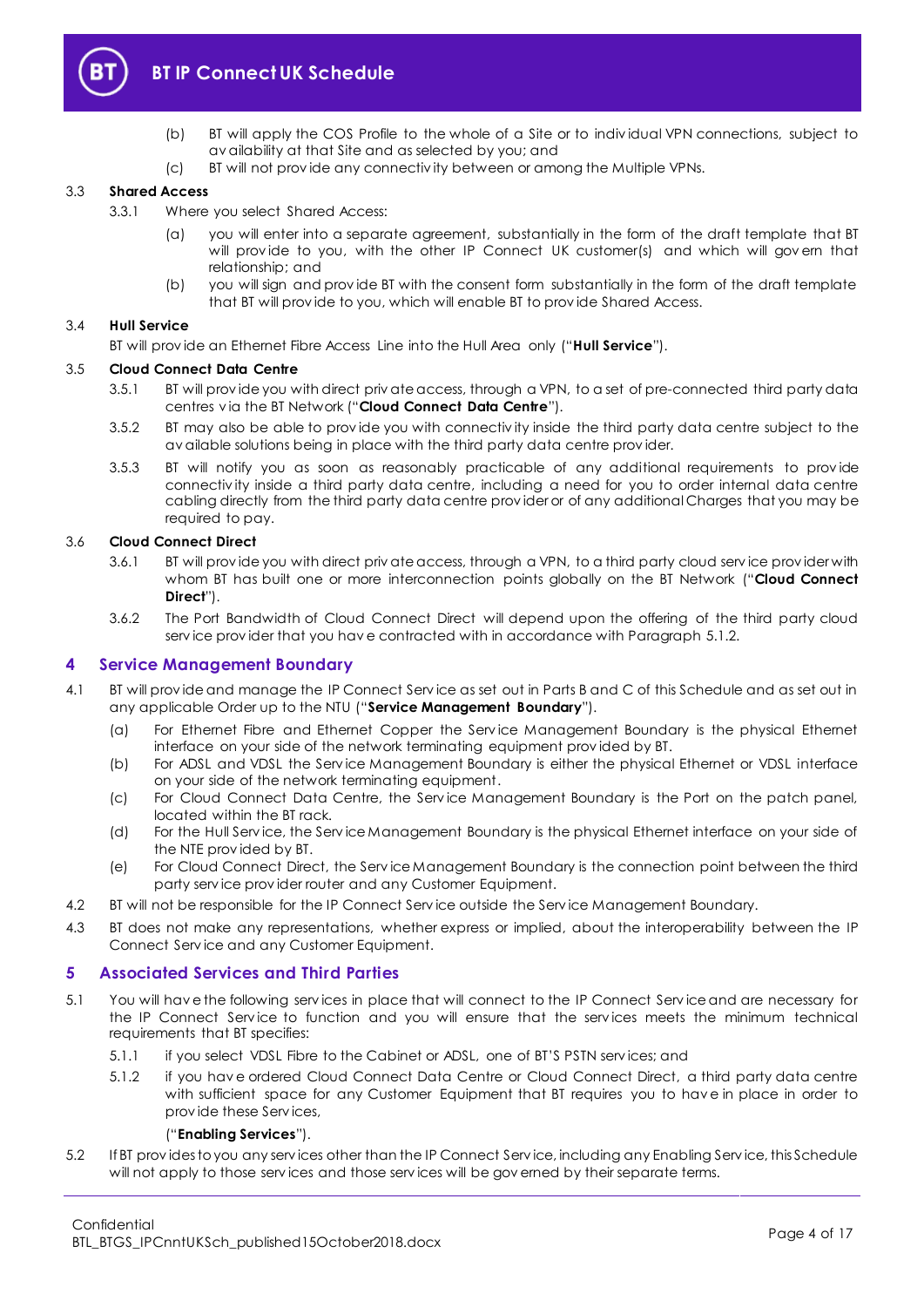

### <span id="page-4-0"></span>**6 Specific Terms and Conditions**

#### <span id="page-4-2"></span>6.1 **Minimum Period of Service and Renewal Periods**

- 6.1.1 Unless one of us giv es Notice to the other of an intention to terminate the IP Connect Serv ice at least 90 days before the end of the Minimum Period of Serv ice or a Renewal Period ("**Notice of Non-Renewal**"), at the end of the Minimum Period of Serv ice or any subsequent Renewal Period, the IP Connect Serv ice will automatically extend for the Renewal Period, and both of us will continue to perform each of our obligations in accordance with the Contract.
- 6.1.2 In the ev ent that one of us giv es a Notice of Non-Renewal, BT will cease deliv ering the IP Connect Serv ice at the time of 23:59 on the last day of the Minimum Period of Serv ice or subsequent Renewal Period.
- <span id="page-4-3"></span>6.1.3 BT may propose changes to this Schedule by giv ing you Notice at least 90 days before the end of the Minimum Period of Serv ice or a Renewal Period ("**Notice to Amend**").
- <span id="page-4-1"></span>6.1.4 Within 30 days of any Notice to Amend, you will prov ide BT Notice of your intention to:
	- (a) agree to the changes BT proposed, in which case those changes will apply from the beginning of the following Renewal Period;
	- (b) request rev isions to the changes BT proposed, in which case both of us will enter into good faith negotiations for the remainder of that Minimum Period of Service or Renewal Period, as applicable, and, if agreement is reached, the agreed changes will apply from the beginning of the following Renewal Period; or
	- (c) giv e a Notice of Non-Renewal.
- 6.1.5 If we both hav e failed to reach agreement in accordance with Paragraph [6.1.4](#page-4-1) by the end of the Minimum Period of Serv ice or a Renewal Period, as applicable, the existing terms of this Schedule will apply from the beginning of the following Renewal Period unless either of us elects to giv e a Notice of Non-Renewal, in which case BT will cease deliv ering the IP Connect Serv ice at the time of 23.59 on the last day of the Minimum Period of Serv ice or subsequent Renewal Period, as applicable.

#### 6.2 **Service Exclusions**

- 6.2.1 Except where you hav e selected the Hull Serv ice, where you use the IP Connect Serv ice to connect to a Site in the Hull Area, this Schedule applies only to the prov ision of the IP Connect Serv ice by means of telecommunication systems for which BT is authorised to prov ide by Licence and as set out in the Order, and:
	- (a) BT may terminate or suspend any affected part of the IP Connect Serv ice without prior Notice if the prov ision of any serv ice outside of the BT Licensed Area is terminated or suspended; and
	- (b) you will be responsible for separately contracting for an access line with the telecommunications prov ider in any other location outside of the BT Licenced Area.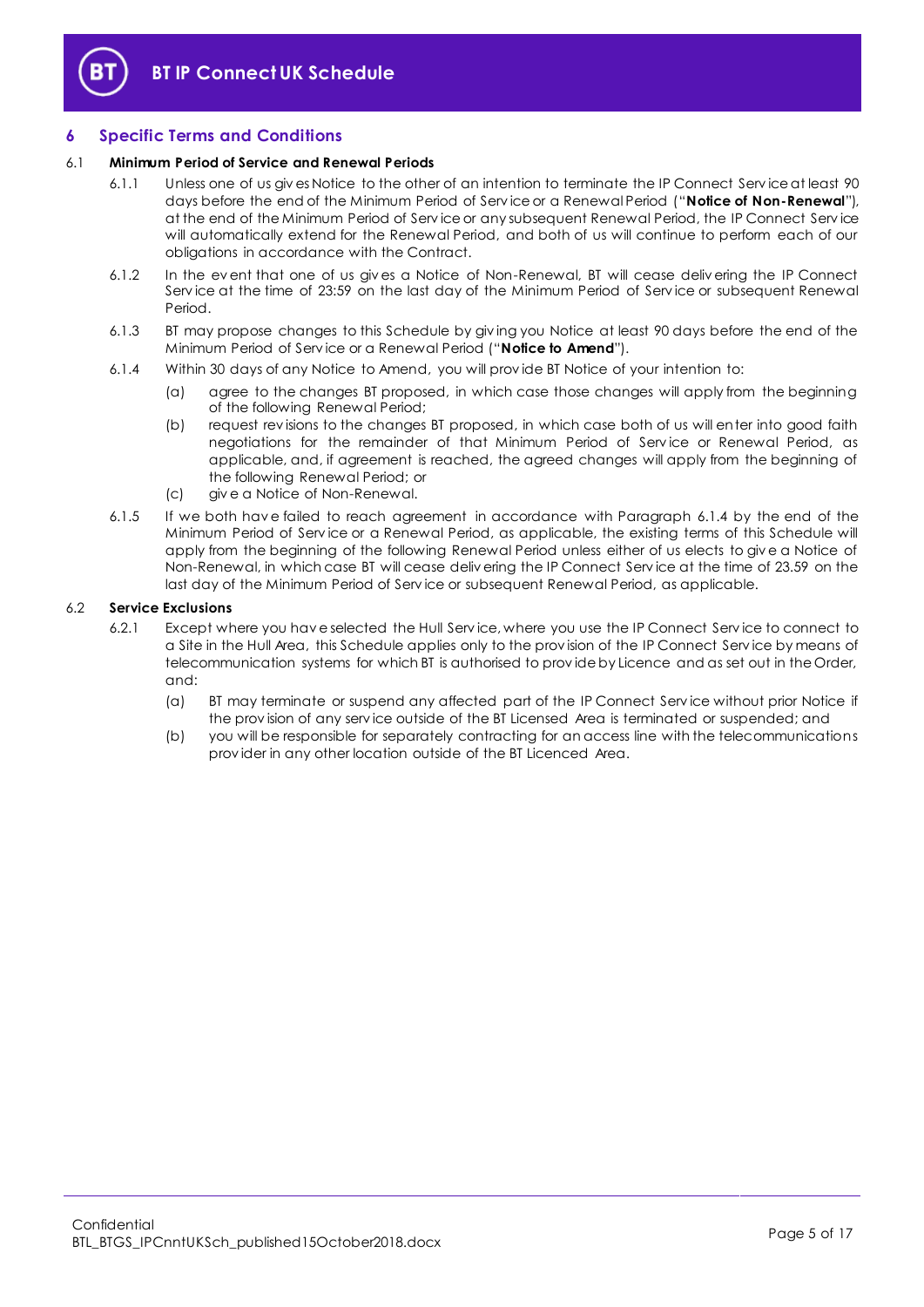

### <span id="page-5-0"></span>**Part B – Service Delivery and Management**

#### <span id="page-5-1"></span>**7 BT's Obligations**

### <span id="page-5-5"></span>7.1 **Service Delivery**

Before the Serv ice Start Date and, where applicable, throughout the prov ision of the IP Connect Serv ice, BT:

- 7.1.1 will prov ide to you contact details for the helpdesk that you will be able to contact to submit serv ice requests, report Incidents and ask questions about the IP Connect Serv ice ("**Service Desk**");
- 7.1.2 will comply with all reasonable health and safety rules and regulations and reasonable security requirements that apply at a Site and are notified to BT in writing, but BT will not be liable if, as a result of any such compliance, BT is in breach of any of BT's obligations under this Contract;
- <span id="page-5-2"></span>7.1.3 will, where applicable, arrange for any surv eys to be conducted to confirm the av ailability of a suitable Access Line to the Site(s), and if the surv eys identify that additional engineering work is required in order to prov ide a suitable Access Line to the Site(s), BT may prov ide a new quote to you, detailing the additional Charges you will need to pay for the engineering work to be completed, and:
	- (a) if you accept the new quote, may cancel the existing Order to the affected Site(s) and generate a new Order for the affected Site(s), or amend the existing Order, and will arrange for the additional engineering works to be carried out; or
	- (b) if you do not accept the new quote, will cancel your existing Order for the prov ision of the IP Connect Serv ice to the affected Site(s) and BT will hav e no obligation to prov ide the IP Connect Serv ice; and
- <span id="page-5-4"></span>7.1.4 following any changes made as a result of Paragraph [7.1.3,](#page-5-2) will prov ide you with a date on which deliv ery of the IP Connect Serv ice (or each part of the IP Connect Serv ice, including to each Site) is due to start ("**Customer Committed Date**") and will use reasonable endeav ours to meet any Customer Committed Date.

#### <span id="page-5-3"></span>7.2 **Commissioning of the Service**

Before the Serv ice Start Date:

- 7.2.1 BT will configure and connect the IP Connect Serv ice to any Enabling Serv ices;
- 7.2.2 BT may conduct a series of tests on the IP Connect Service to ensure that it is configured correctly; and
- 7.2.3 BT will confirm to you the Serv ice Start Date, which will occur after BT has completed the activ ities in this Paragrap[h 7.2.](#page-5-3)

#### 7.3 **During Operation**

On and from the Serv ice Start Date, BT:

- 7.3.1 will respond and use reasonable endeav ours to remedy an Incident without undue delay and in accordance with the Serv ice Lev els and Serv ice Care Lev els, as applicable, in Part C of this Schedule if BT detects or if you report an Incident on the BT Network;
- 7.3.2 in the case of the Hull Service, will work with the relev ant supplier to restore the IP Connect Service as soon as practicable during Business Hours if BT detects or if you report an Incident on the Access Line;
- 7.3.3 in the case of ADSL and VDSL, may:
	- (a) undertake DLM for a period of up to 10 Business Days from the Serv ice Start Date to stabilise the Access Line at the most appropriate Access Bandwidth, during which time, a number of mino r disruptions to the IP Connect Serv ice are likely to occur that are excluded from BT's Serv ice Lev el calculations; and
	- (b) undertake DLM throughout the prov ision of the IP Connect Serv ice to optimise the Access Bandwidth and stability of the Access Line, but BT does not guarantee any specific Access Bandwidth and there may be minor disruptions to the IP Connect Serv ice as a result of the changes applied through DLM; and
	- (c) the Serv ice does not operate at fixed speeds and will v ary on a number of factors, including without limitation the proximity of the Site to the BT local exchange, the length and quality of your internal wiring, the processing speed of the modem and electrical interference from neighbouring properties. The Customer agrees that BT is not liable for the Serv ice failing to reach specified speeds.
- 7.3.4 will maintain the Portal to prov ide you with online access to performance reports in accordance with Paragrap[h 2.2;](#page-2-1)
- 7.3.5 may carry out Maintenance from time to time and will endeav our to inform you at least five Business Days before any Planned Maintenance on the BT Network or BT Equipment, howev er you agree that BT may inform you with less notice than normal where emergency Maintenance is required; or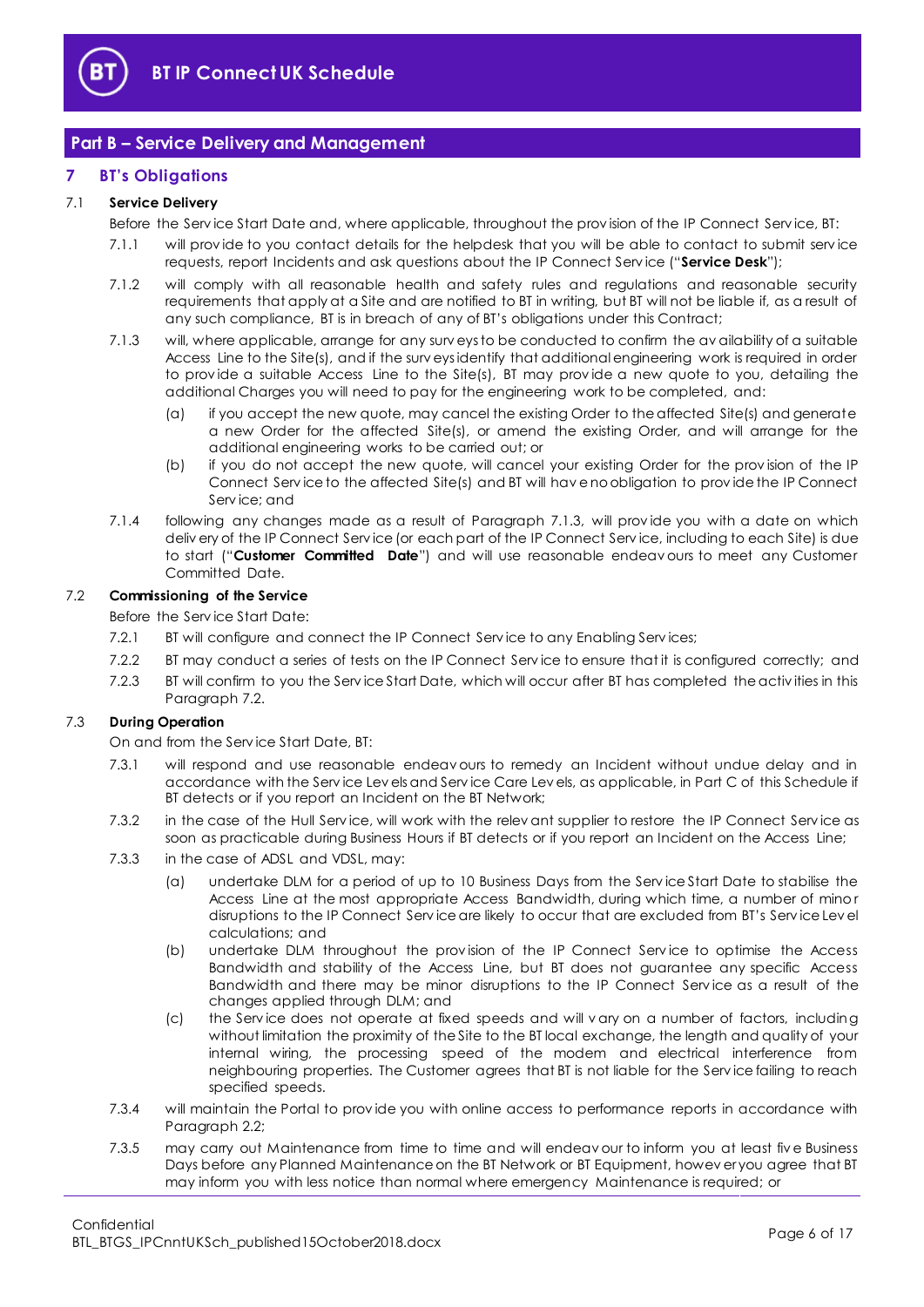

7.3.6 may, in the ev ent of a security breach affecting the IP Connect Serv ice, require you to change any or all of your passwords, although BT does not guarantee the security of the IP Connect Serv ice against unauthorised or unlawful access or use.

#### 7.4 **The End of the Service**

On termination of the IP Connect Serv ice by either one of us, or expiry, BT:

- 7.4.1 will provide configuration information relating to the IP Connect Service provided at the Site(s) in a format that BT reasonably specifies; and
- 7.4.2 may disconnect and remov e any BT Equipment located at the Site(s).

#### <span id="page-6-0"></span>**8 Your Obligations**

#### 8.1 **Service Delivery**

Before the Serv ice Start Date and, where applicable, throughout the prov ision of the IP Connect Serv ice, you will:

- 8.1.1 prov ide BT with any information reasonably required without undue delay;
- 8.1.2 prov ide BT with access to any Site(s) during Business Hours, or as otherwise agreed, to enable BT to set up, deliv er and manage the IP Connect Serv ice;
- 8.1.3 notify BT in writing of any health and safety rules and regulations and security requirements that apply at a Site;
- <span id="page-6-1"></span>8.1.4 in jurisdictions where an employer is legally required to make a disclosure to its Users and other employees:
	- (a) inform your Users that as part of the IP Connect Serv ice being deliv ered by BT, BT may monitor and report to you the use of any targeted applications by them;
	- (b) ensure that your Users hav e consented or are deemed to hav e consented to such monitoring and reporting (if such consent is legally required); and
	- (c) agree that BT will not be liable for any failure by you to comply with this Paragraph [8.1.4,](#page-6-1) you will be liable to BT for any Claims, losses, costs or liabilities incurred or suffered by BT due to your failure to comply with this Paragrap[h 8.1.4;](#page-6-1)
- 8.1.5 ensure that the Local Area Network or LAN protocols and applications you use are compatible with the IP Connect Serv ice;
- 8.1.6 separately order and configure all your router(s) at a Site;
- 8.1.7 prepare and maintain the Site(s) for the installation of BT Equipment and supply of the IP Connect Serv ice, including:
	- (a) prov ide a suitable and safe operational env ironment for any BT Equipment, including all necessary trunking, conduits, cable trays, and telecommunications connection points in accordance with BT's reasonable instructions and in accordance with applicable installation standards;
	- (b) take up or remov e any fitted or fixed floor cov erings, ceiling tiles and partition cov ers or prov ide any openings in buildings required to connect BT Equipment to appropriate telecommunications facilities in time to allow BT to undertake any necessary installation or maintenance of the IP Connect Serv ice;
	- (c) carry out any work that may be required after installation to make good any cosmetic damage caused during the installation or maintenance of the IP Connect Serv ice;
	- (d) prov ide a secure, continuous power supply at the Site(s) for the operation and maintenance of the IP Connect Serv ice and BT Equipment at such points and with such connections as BT specifies, including back-up power with sufficient capacity to conform to the standby requirements of the applicable British standards to mitigate any IP Connect Serv ice interruption resulting from failure in the principal power supply; and
	- (e) prov ide internal cabling between the BT Equipment and any Customer Equipment, as appropriate.

#### 8.2 **During Operation**

On and from the Serv ice Start Date, you will:

- 8.2.1 ensure that Users report Incidents to the Customer Contact and not to the Service Desk;
- 8.2.2 ensure that the Customer Contact will take Incident reports from Users and pass these to the Service Desk using the reporting procedures agreed between both of us, and will be av ailable for all subsequent Incident management communications;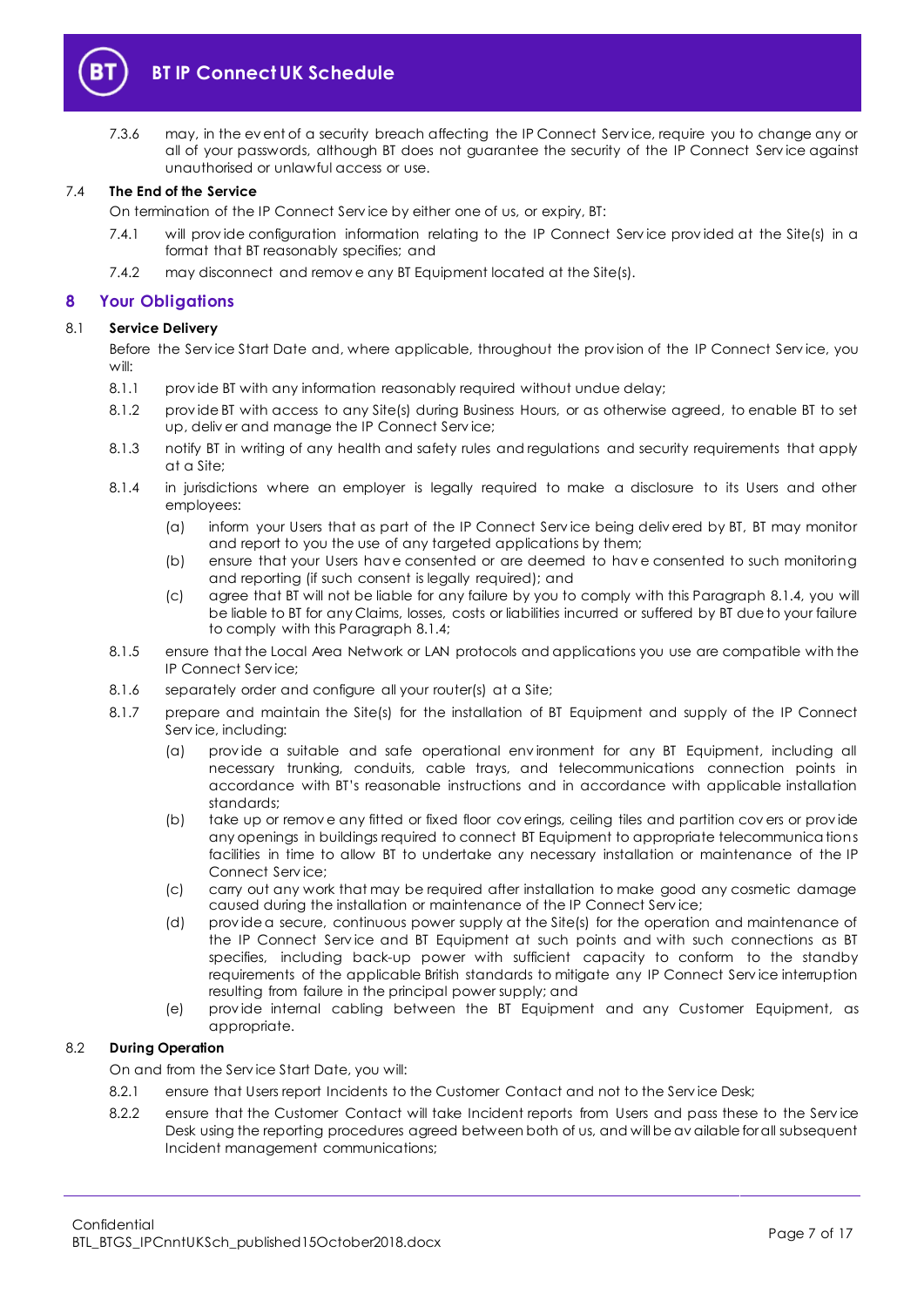

- 8.2.3 monitor and maintain any Customer Equipment connected to the IP Connect Service or used in connection with a IP Connect Serv ice;
- 8.2.4 ensure that any Customer Equipment that is connected to the IP Connect Service or that you use, directly or indirectly, in relation to the IP Connect Serv ice is:
	- (a) connected using the applicable NTU, unless you hav e BT's permission to connect by another means and used in accordance with any instructions, standards and safety and security procedures applicable to the use of that Customer Equipment;
	- (b) adequately protected against v iruses and other beaches of security;
	- (c) technically compatible with the IP Connect Serv ice and will not harm or damage BT Equipment, the BT Network, or any of BT's supplier's or subcontractor's network or equipment; and
	- (d) approv ed and used in accordance with relev ant instructions and Applicable Law;
- 8.2.5 immediately disconnect any Customer Equipment, or adv ise BT to do so at your expense, if Customer Equipment does not meet any relev ant instructions, standards or Applicable Law;
- 8.2.6 distribute, manage and maintain access profiles, passwords and other systems administration information relating to the control of Users' access to the IP Connect Serv ice;
- 8.2.7 ensure the security and proper use of all v alid User access profiles, passwords and other systems administration information used in connection with the IP Connect Serv ice and:
	- (a) inform BT immediately if a user ID or password has, or is likely to, become known to an unauthorised person, or is being or may be used in an unauthorised way;
	- (b) take all reasonable steps to prev ent unauthorised access to the IP Connect Service; and
	- (c) satisfy BT's security checks if a password is lost or forgotten; and
- 8.2.8 if BT requests you to do so in order to ensure the security or integrity of the IP Connect Service, change any or all passwords and/or other systems administration information used in connection with the IP Connect Serv ice.

#### 8.3 **The End of the Service**

On termination of the IP Connect Serv ice by either one of us, you will:

- 8.3.1 provide BT with all reasonable assistance necessary to remove BT Equipment from the Site(s);
- 8.3.2 disconnect any Customer Equipment from BT Equipment located at the Site(s);
- 8.3.3 not dispose of or use BT Equipment other than in accordance with BT's written instructions or authorisation;
- 8.3.4 arrange for any BT Equipment located at the Site(s) to be returned to BT; and
- 8.3.5 be liable for any reasonable costs of recov ery that BT incurs in recov ering the BT Equipment.

#### <span id="page-7-0"></span>**9 Notification of Incidents**

Where you become aware of an Incident:

- 9.1 the Customer Contact will report it to BT's Service Desk;
- <span id="page-7-4"></span>9.2 BT will giv e you a unique reference number for the Incident ("**Trouble Ticket**");
- <span id="page-7-2"></span>9.3 BT will inform you when BT believ es the Incident is cleared and will close the Trouble Ticket when:
	- 9.3.1 you confirm that the Incident is cleared within 24 hours after being informed; or
	- 9.3.2 BT has attempted unsuccessfully to contact you, in the way agreed between both of us, in relation to the Incident and you hav e not responded within 24 hours after BT's attempt to contact you.
- 9.4 If you confirm that the Incident is not cleared within 24 hours of being informed, the Trouble Ticket will remain open and BT will continue to endeav our to resolv e the Incident and, where appropriate, BT will continue to measure Av ailability Downtime until the Trouble Ticket is closed as set out in Paragraph [9.3.](#page-7-2)

#### <span id="page-7-1"></span>**10 Invoicing**

- 10.1 BT will inv oice you for the Charges for the IP Connect Serv ice as set out in Paragraph [10.2](#page-7-3) in the amounts and currency specified in any applicable Order.
- <span id="page-7-3"></span>10.2 Unless stated otherwise in an applicable Order, BT will inv oice you for:
	- 10.2.1 Installation Charges, on the Service Start Date;
	- 10.2.2 Recurring Charges, monthly in adv ance on the first day of the relev ant month (for any period where IP Connect Serv ice is prov ided for less than one month, the Recurring Charges will be calculated on a daily basis);
	- 10.2.3 De-installation Charges within 60 days after de-installation of the IP Connect Serv ice; and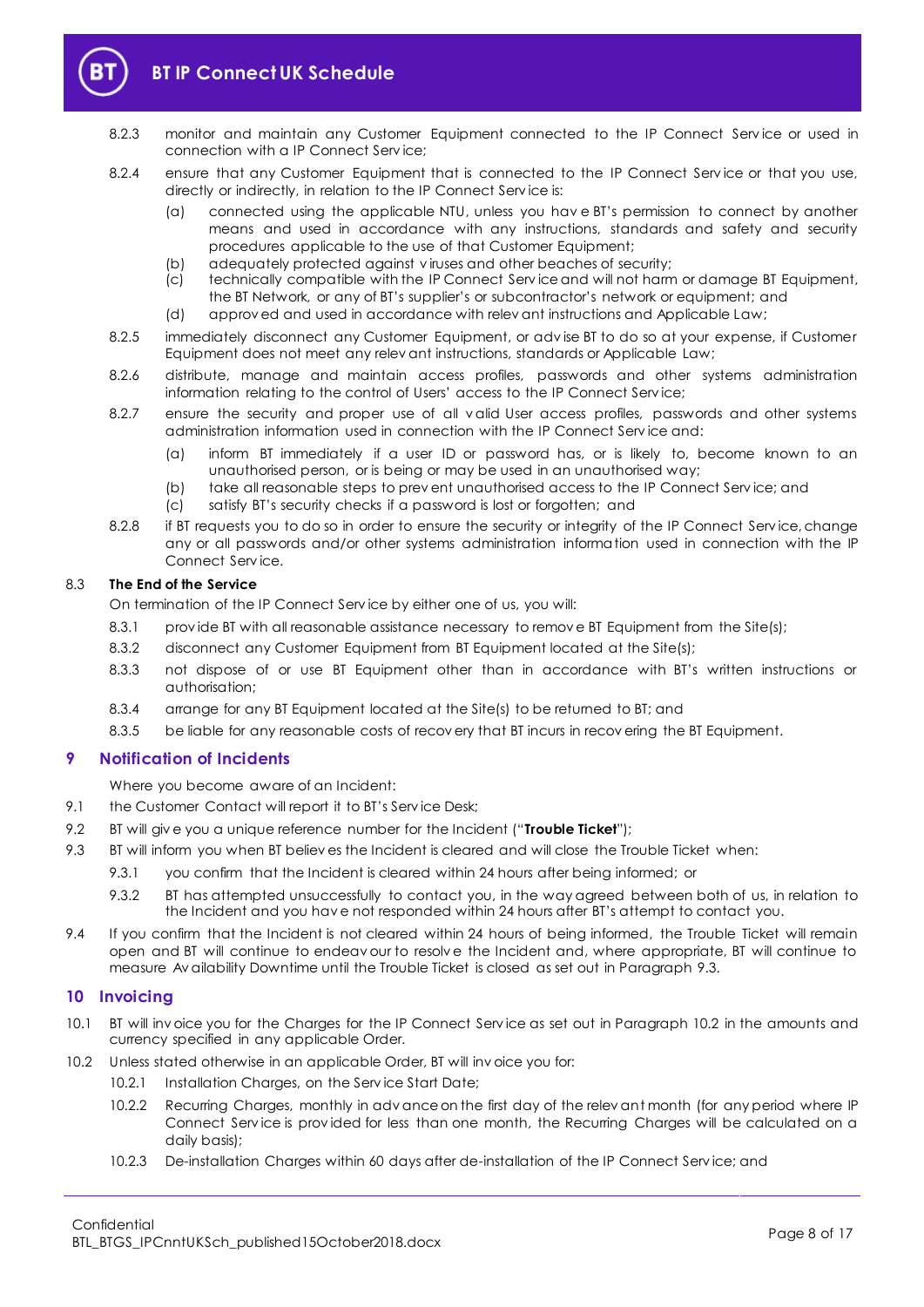

- 10.2.4 any Termination Charges incurred in accordance with Paragraph [11](#page-8-0) upon termination of the relev ant Serv ice.
- 10.3 BT may inv oice you for any of the following Charges in addition to those set out in any applicable Order:
	- 10.3.1 Charges for inv estigating Incidents that you report to BT where BT finds no Incident or that the Incident is outside the Serv ice Management Boundary;
	- 10.3.2 Charges for commissioning the IP Connect Service as set out in Paragraph [7.2](#page-5-3) where you have requested that BT does so outside of Business Hours;
	- 10.3.3 Charges for restoring the IP Connect Service if the IP Connect Service has been suspended in accordance with Clause 10.1.2 of the General Terms;
	- 10.3.4 Charges for cancelling the IP Connect Serv ice in accordance with Clause 16 of the General Terms;
	- 10.3.5 Charges for expediting prov ision of the IP Connect Serv ice at your request after you hav e been informed of the Customer Committed Date; and
	- 10.3.6 any other Charges set out in any applicable Order or the BT Price List or as otherwise agreed between both of us.

#### <span id="page-8-0"></span>**11 Charges at the End of the Contract**

- <span id="page-8-4"></span>11.1 If you exercise your right under Clause 17 of the General Terms to terminate the Contract or the IP Connect Serv ice for conv enience, you will pay BT:
	- 11.1.1 all outstanding Charges for the IP Connect Serv ice;
	- 11.1.2 De-installation Charges;
	- 11.1.3 any remaining Charges outstanding with regard to BT Equipment or Purchased Equipment;
	- 11.1.4 any other Charges set out in the Order; and
	- 11.1.5 all charges incurred by BT from a supplier due to the early termination.
- 11.2 In addition to the Charges set out at Paragraph [11.1](#page-8-4) abov e, if you terminate during the Minimum Period of Serv ice or any Renewal Period, you will pay BT:
	- 11.2.1 for any parts of the IP Connect Serv ice that were terminated during the first 12 months of the Minimum Period of Serv ice, Termination Charges, as compensation, equal to:
		- (a) 100 per cent of the Recurring Charges for any remaining months of the first 12 months of the Minimum Period of Serv ice;
		- (b) 20 per cent of the Recurring Charges for the remaining months, other than the first 12 months, of the Minimum Period of Serv ice;
		- (c) any waiv ed Installation Charges; and
	- 11.2.2 for any parts of the IP Connect Serv ice that were terminated after the first 12 months of the Minimum Period of Serv ice or during a Renewal Period, Termination Charges, as compensation, equal to 20 per cent of the Recurring Charges for any remaining months of the Minimum Period of Serv ice or the Renewal Period.

#### <span id="page-8-1"></span>**12 IP Addresses**

- 12.1 Except for IP Addresses expressly registered in your name, all IP Addresses made av ailable with the IP Connect Service will at all times remain BT's property or the property of BT's suppliers and will be non-transferable. All of your rights to use such IP Addresses cease on termination or expiration of the IP Connect Serv ice.
- 12.2 All of your rights to use IP Addresses will cease on termination or expiration of the IP Connect Service.
- 12.3 You warrant that you are the owner of and have correctly specified the IP addresses that you provide to BT.

#### <span id="page-8-2"></span>**13 BT Equipment**

- 13.1 BT Equipment will remain BT's property at all times and risk in BT Equipment will pass to you upon deliv ery, whether or not the BT Equipment has been installed.
- 13.2 You will not use BT Equipment other than in accordance with BT's written instructions or authorisation and will not mov e, add to, reconfigure, modify or otherwise interfere with BT Equipment, nor permit any other person (other than a person authorised by BT) to do so.
- 13.3 You will be liable to BT for any loss of or damage to BT Equipment, except where the loss or damage is a result of fair wear and tear or caused by BT.
- 13.4 You will not mov e or relocate any BT Equipment without BT's prior written consent and if you do, you will pay BT's costs and expenses reasonably incurred as a result.

#### <span id="page-8-3"></span>**14 WEEE Directive**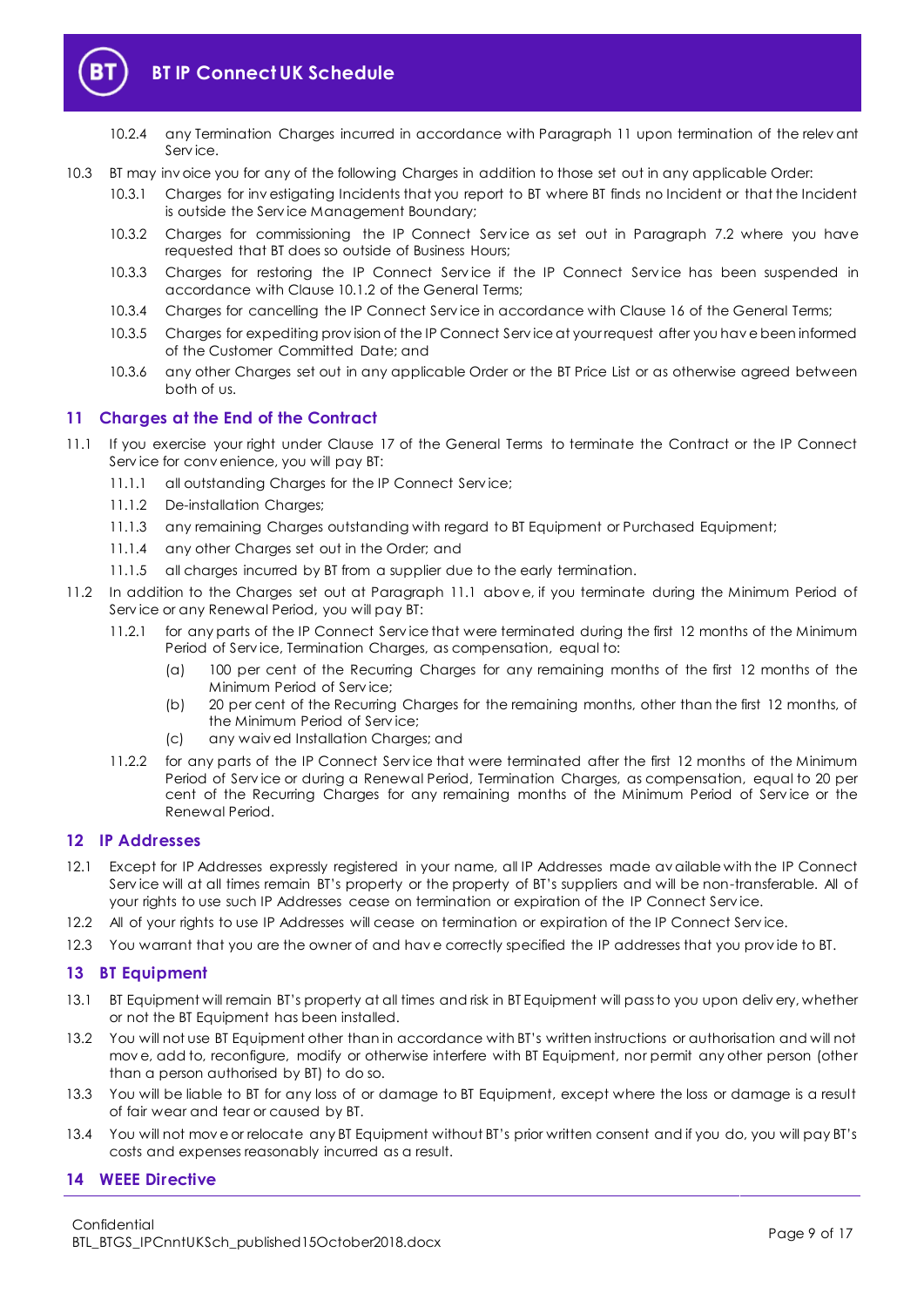



- <span id="page-9-0"></span>14.1 You will comply with Article 13 of the Waste Electrical and Electronic Equipment Directiv e 2012 ("**WEEE Directive**") for the costs of collection, treatment, recov ery, recycling and env ironmentally sound disposal of any equipment supplied under the Contract that has become waste electrical and electronic equipment ("**WEEE**").
- 14.2 For the purposes of Article 13 of the WEEE Directiv e this Paragraph [14](#page-8-3) is an alternativ e arrangement to finance the collection, treatment, recov ery, recycling and env ironmentally sound disposal of WEEE.
- 14.3 You will comply with any information recording or reporting obligations imposed by the WEEE Directive.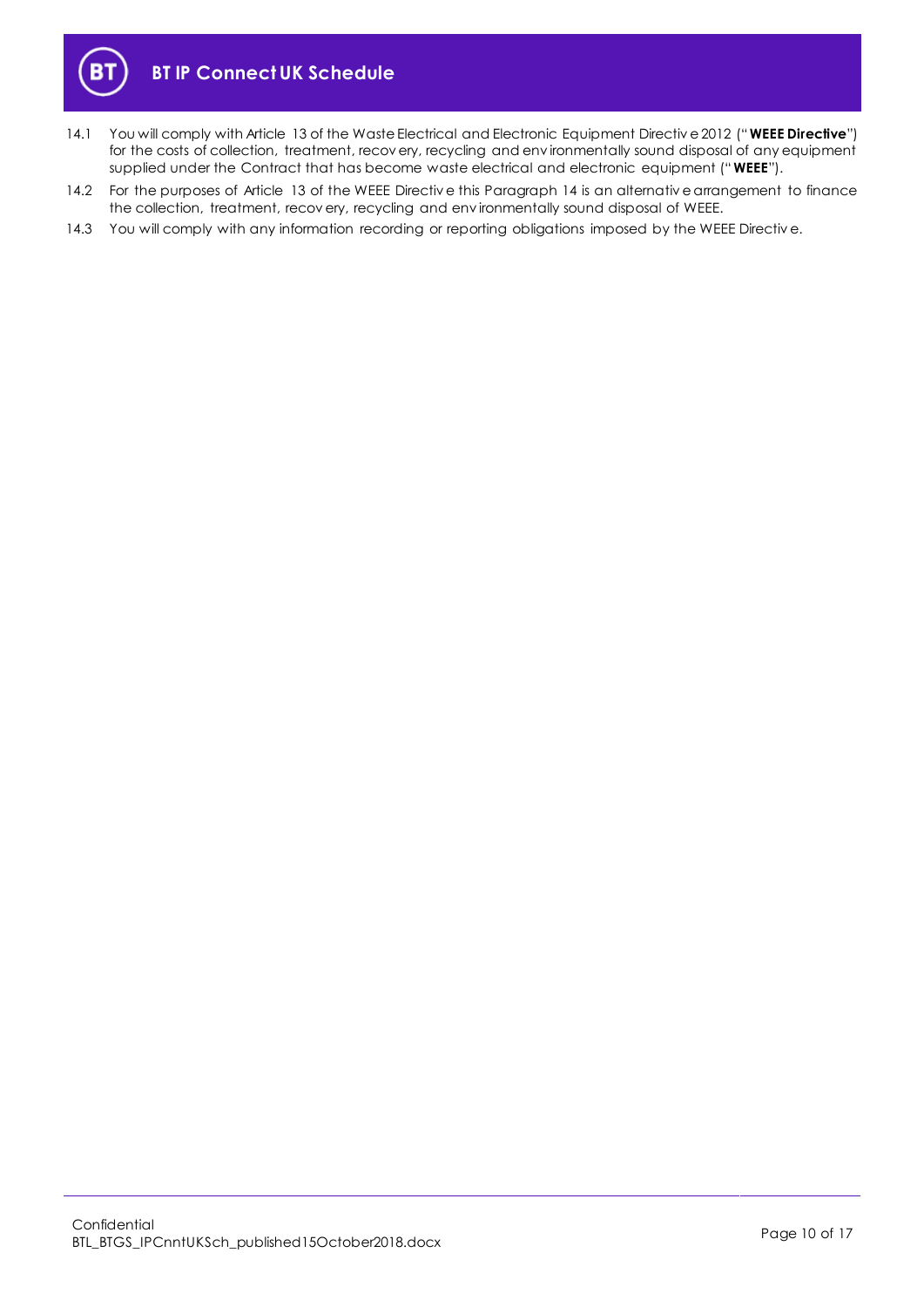

# <span id="page-10-0"></span>**Part C – Service Levels**

#### <span id="page-10-1"></span>**15 Service Care Levels**

15.1 From the Serv ice Start Date, BT will prov ide the IP Connect Serv ice with the Serv ice Care Lev el av ailable for the relev ant Access Line that you select and as set out in the Order in accordance with the below table.

| Service Care Level    | <b>Description</b>                                                                                                                                                         | <b>Access Line Availability</b> |
|-----------------------|----------------------------------------------------------------------------------------------------------------------------------------------------------------------------|---------------------------------|
| <b>Standard Care</b>  | BT will aim to repair an Incident within 40 Business Hours<br>after you report it to BT and in accordance with Paragraph ADSL or VDSL<br>9.                                |                                 |
| <b>Enhanced Care</b>  | BT will aim to repair an Incident within 20 hours after you<br>report it to BT in accordance with Paragraph 9.                                                             | ADSL or VDSL                    |
| <b>Express Care</b>   | BT will aim to repair an Incident within seven hours after you ADSL or VDSL<br>report it to BT in accordance with Paragraph 9.                                             | Ethernet Copper                 |
| <b>Total Care</b>     | BT will aim to respond to an Incident within four hours and<br>repair an Incident within five hours of you reporting the<br>Incident to BT in accordance with Paragraph 9. | Leased Line<br>Ethernet Fibre   |
| <b>Ethernet Radio</b> | BT will aim to respond to an Incident within four hours and<br>repair an Incident within 10 hours of you reporting the<br>Incident to BT in accordance with Paragraph 9.   | Ethernet Radio                  |

#### <span id="page-10-2"></span>**16 On Time Delivery**

#### <span id="page-10-8"></span>16.1 **On Time Delivery Service Level**

BT will deliv er the IP Connect Serv ice on or before the Customer Committed Date ("**On Time Delivery Service Level**").

#### <span id="page-10-4"></span>16.2 **On Time Delivery Service Credits**

- 16.2.1 If BT does not meet the On Time Deliv ery Serv ice Lev el, except where you hav e selected ADSL or VDSL Access, you may claim On Time Deliv ery Serv ice Credits for each day after the Customer Committed Date until the IP Connect Serv ice is deliv ered at the Site, as set out in this Paragrap[h 16.2.](#page-10-4)
- 16.2.2 You may claim On Time Deliv ery Serv ice Credits by reporting any failure to meet the On Time Deliv ery Serv ice Lev el to the Serv ice Desk in accordance with Paragrap[h 9.](#page-7-0)
- 16.2.3 On Time Deliv ery Serv ice Credits are av ailable up to a maximum amount equal to 100 per cent of the monthly Recurring Charge for the affected Site or Circuit.
- 16.2.4 If both of us hav e agreed a rev ised Customer Committed Date in writing, or if BT exercises it's right to rev ise the Customer Committed Date as set out in Paragraph [16.3.1,](#page-10-5) the calculation of any On Time Deliv ery Serv ice Credits will be made by reference to the rev ised Customer Committed Date.

#### <span id="page-10-5"></span>16.3 **Exceptions**

- 16.3.1 If you request a change to the IP Connect Serv ice or any part of the IP Connect Serv ice, including, without limitation, any IP Address location, then BT may change the Customer Committed Date to accommodate that change.
- 16.3.2 The On-Time Deliv ery Serv ice Lev el does not apply to upgrades or changes to the IP Connect Serv ice, unless these require the installation of new components and hav e an agreed deliv ery date, in which case the Customer Committed Date will be that agreed deliv ery date.
- 16.3.3 BT may expedite deliv ery of the IP Connect Serv ice for operational reasons or in response to a request from you, but this will not rev ise the Customer Committed Date.

#### <span id="page-10-3"></span>**17 Availability**

#### <span id="page-10-7"></span>17.1 **Availability Service Level**

- 17.1.1 From the Service Start Date, BT will provide the IP Connect Service with a target availability corresponding to the applicable Av ailability Serv ice Lev el Category for the IP Connect Serv ice as set out in the table in Paragrap[h 17.2.1](#page-10-6) below ("**Availability Service Level**").
- 17.1.2 You may request Av ailability Serv ice Credits for Qualifying Incidents at either:
	- (a) the Standard Av ailability Serv ice Credit Rate, as set out in Paragraph [17.2.2;](#page-11-0) or
	- (b) as applicable, the Elev ated Av ailability Serv ice Credit Rate, as set out in Paragraph [17.2.2.](#page-11-0)

#### <span id="page-10-6"></span>17.2 **Availability Service Level Categories**

17.2.1 The following table sets out the configurations for each of the Av ailability Serv ice Lev el Categories.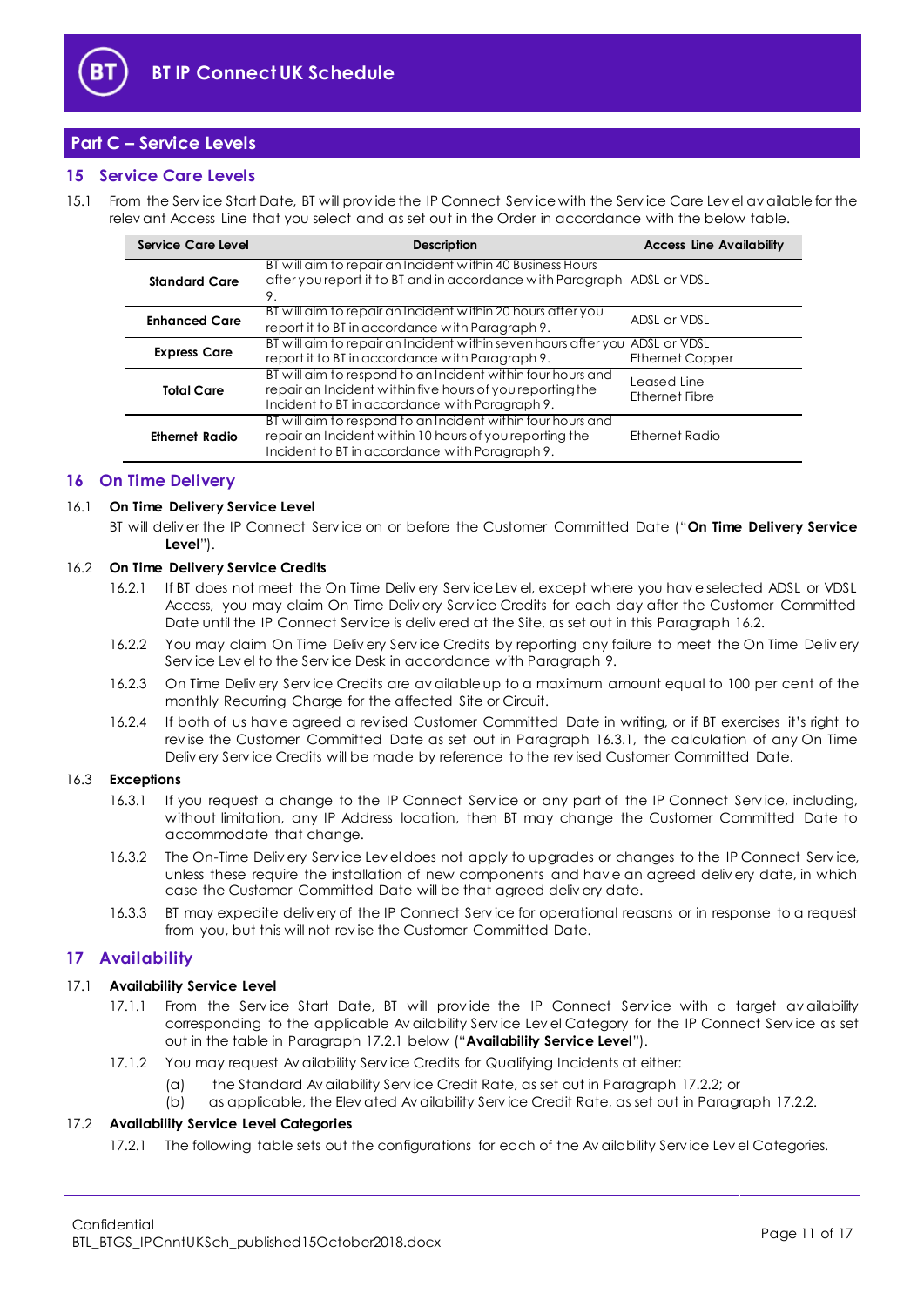| <b>Availability Service Level</b><br>Category | <b>Resilient Service Option</b> | <b>Access Line Availability</b> |
|-----------------------------------------------|---------------------------------|---------------------------------|
| $Cat A++$                                     | SecurePlus Resiliency           | Leased Line                     |
|                                               |                                 | Ethernet Fibre                  |
| $Cat A+$                                      | Secure Resiliency               | Leased Line                     |
|                                               |                                 | <b>Ethernet Fibre</b>           |
| Cat A1                                        | Not Applicable                  | Not Applicable                  |
| Cat A                                         | Not Applicable                  | Not Applicable                  |
| Cat B                                         | None                            | Leased Line                     |
|                                               |                                 | Ethernet Fibre                  |
| Cat C                                         | Not Applicable                  | Not Applicable                  |
|                                               |                                 | <b>Ethernet Copper</b>          |
|                                               | None                            | <b>ADSL Connect Premium</b>     |
| Cat D                                         |                                 | Superfast Premium               |
|                                               |                                 | Superfast GEA                   |
| Cat E                                         | Not Applicable                  | Not Applicable                  |
|                                               |                                 | Ethernet Copper                 |
| Cat F                                         | None                            | <b>ADSL Connect Plus</b>        |
|                                               |                                 | Superfast                       |
|                                               |                                 | <b>Ethernet Copper</b>          |
|                                               |                                 | <b>ADSL Connect</b>             |
| Cat G                                         | None                            | ADSL Connect Max                |
|                                               |                                 | <b>ADSL Connect Backup</b>      |
|                                               |                                 | Superfast Backup                |

<span id="page-11-0"></span>17.2.2 The following table sets out the Av ailability Annual Targets, the Maximum Annual Av ailability Downtime, the Maximum Monthly Av ailability Downtime, the Standard Av ailability Serv ice Credit Rate, the Elev ated Av ailability Serv ice Credit Rate and the Serv ice Credit Interv al for each Av ailability Serv ice Lev el Category:

| <b>Availability</b><br>Service<br>Level | Availability<br><b>Annual Target</b> | Maximum<br>Annual<br>Availability | Maximum<br><b>Monthly</b><br>Availability | <b>Standard</b><br><b>Availability</b><br><b>Service Credit</b> | Elevated<br>Availability<br><b>Service Credit</b> | <b>Service Credit</b><br>Interval |
|-----------------------------------------|--------------------------------------|-----------------------------------|-------------------------------------------|-----------------------------------------------------------------|---------------------------------------------------|-----------------------------------|
| Category                                |                                      | Downtime                          | <b>Downtime</b>                           | Rate                                                            | Rate                                              |                                   |
| $Cat A++$                               | 299.999%                             | 5 minutes                         | 0 minutes                                 | $4\%$                                                           | 8%                                                | 5 min                             |
| Cat A+                                  | $299.99\%$                           | hour                              | 0 minutes                                 | 4%                                                              | 8%                                                | 5 min                             |
| Cat A1                                  | $\geq 99.97\%$                       | 3 hours                           | 0 minutes                                 | 4%                                                              | 8%                                                | hour                              |
| Cat A                                   | $\geq$ 99.95%                        | 4 hours                           | 0 minutes                                 | 4%                                                              | 8%                                                | hour                              |
| Cat B                                   | $\geq 99.90\%$                       | 8 hours                           | l hour                                    | 4%                                                              | 8%                                                | hour                              |
| Cat C                                   | $\geq 99.85\%$                       | $\sqrt{3}$ hours                  | 3 hours                                   | 4%                                                              | $4\%$                                             | hour                              |
| Cat D                                   | $\geq 99.80\%$                       | <b>T</b> hours                    | $\overline{5}$ hours                      | $4\%$                                                           | $4\%$                                             | hour                              |
| Cat E                                   | $\geq 99.70\%$                       | 26 hours                          | $\overline{7}$ hours                      | $4\%$                                                           | $4\%$                                             | hour                              |
| Cat F                                   | $\geq 99.50\%$                       | 43 hours                          | 9 hours                                   | $4\%$                                                           | 4%                                                | hour                              |
| Cat G                                   | $\geq 99.00\%$                       | $\overline{87}$ hours             | hours                                     | 4%                                                              | $4\%$                                             | hour                              |
| Cat H                                   | $\geq$ 98.00%                        | 75 hours                          | 3 hours                                   | 4%                                                              | 4%                                                | hour                              |
| Cat I                                   | $\geq 97.00\%$                       | 262 hours                         | 5 hours                                   | 4%                                                              | 4%                                                | hour                              |

#### <span id="page-11-1"></span>17.3 **Availability Service Credits**

- 17.3.1 If a Qualifying Incident occurs, BT will measure and record the Av ailability Downtime for the Site or Circuit starting from when you report a Qualifying Incident, and ending when BT closes the Trouble Ticket for that Incident in accordance with Paragrap[h 9.3.](#page-7-2)
- 17.3.2 BT will measure the Av ailability Downtime in units of full minutes in respect of the Business Hours for Access Line Incidents, and in the Contracted Maintenance Hours for BT Equipment Incidents.
- <span id="page-11-2"></span>17.3.3 BT will then calculate the cumulative Av ailability Downtime for the calendar months in which the Qualifying Incident occurred ("**Cumulative Monthly Availability Downtime**") and for the prev ious 12 consecutiv e calendar months ("**Cumulative Annual Availability Downtime**"), but in the ev ent that the Site or Circuit has been installed for less than 12 consecutive months, BT will apply an assumed Cumulativ e Annual Av ailability Downtime for the prev ious 12 consecutiv e months using the Av ailability Downtime data recorded to date.
- 17.3.4 In the ev ent that the Cumulativ e Monthly Av ailability Downtime for the IP Connect Serv ice exceeds the Maximum Monthly Av ailability Downtime, you may request Av ailability Serv ice Credits at the Standard Av ailability Serv ice Credit Rate for each stated Serv ice Credit Interv al abov e the Maximum Monthly Av ailability Downtime.
- 17.3.5 In the ev ent that the Cumulativ e Annual Av ailability Downtime for the IP Connect Service, measured in accordance with Paragraph [17.3.1](#page-11-1) abov e, exceeds the Maximum Annual Av ailability Downtime, you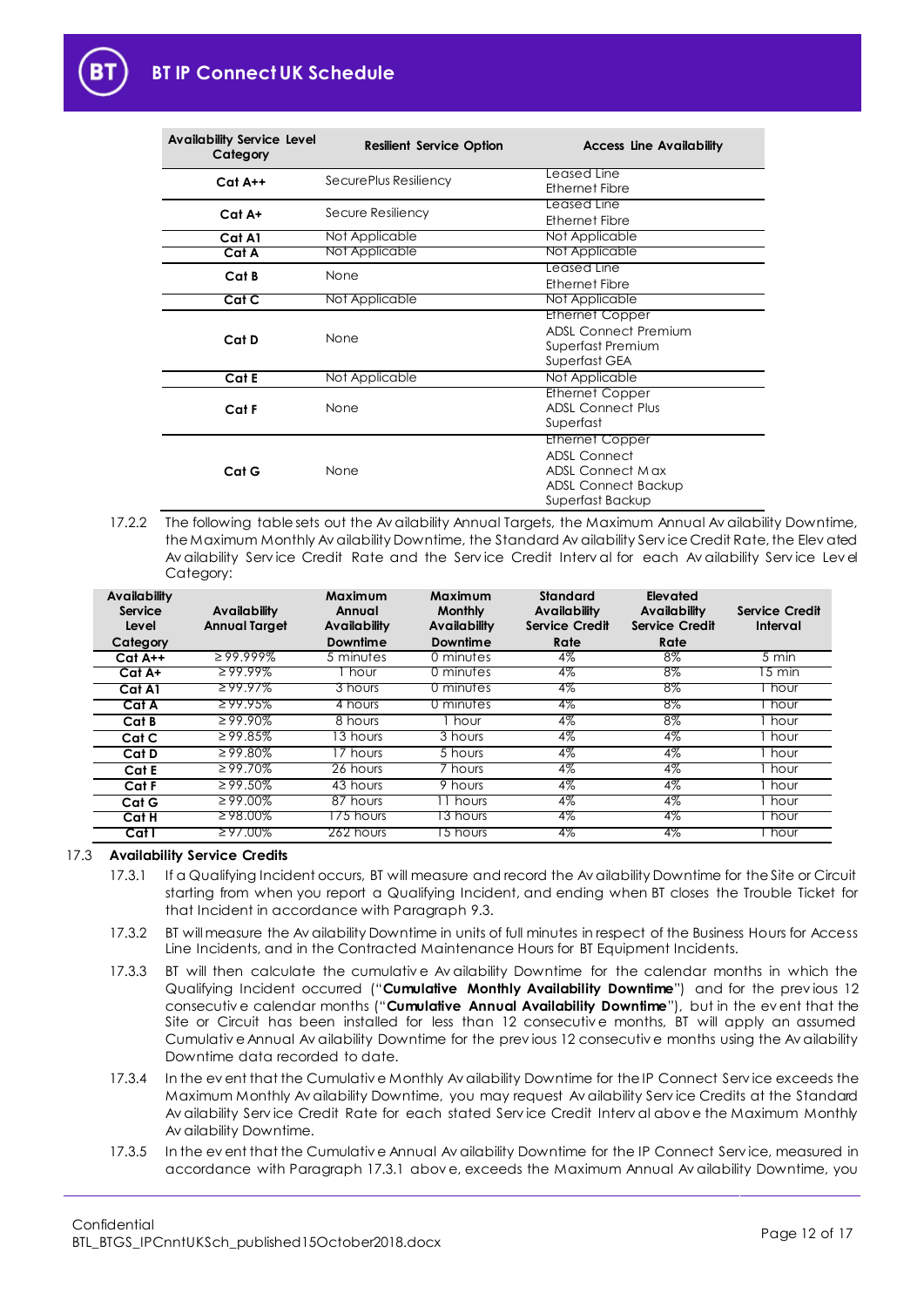

may request Av ailability Serv ice Credits for all further Qualifying Incidents at the Elev ated Av ailability Serv ice Credit Rate for each started Serv ice Credit Interv al abov e the Maximum Annual Av ailability Downtime up to and until the Cumulativ e Annual Av ailability Downtime for the IP Connect Serv ice is less than the Maximum Annual Av ailability Downtime.

#### <span id="page-12-0"></span>**18 Resiliency Restoration**

#### <span id="page-12-4"></span>18.1 **Resiliency Restoration Service Level**

Where you hav e purchased a Resilient Serv ice and experiences loss of Serv ice on any Resilient Component (which does not amount to a Sev erity Lev el 1 Incident), BT aims to restore the IP Connect Serv ice to the affected Resilient Components within 24 hours of you reporting the Incident, ("**Resiliency Restoration Service Level**"), but the Resiliency Restoration Serv ice Lev el will not apply where there is a Qualifying Incident (in which case, the Av ailability Serv ice Lev el will apply, in accordance with Paragrap[h 17\)](#page-10-3).

#### 18.2 **Resiliency Restoration Service Credits**

- 18.2.1 If the affected Resilient Components are not restored within 24 hours, you may request a Resiliency Restoration Serv ice Credit for each commenced hour in excess of the Resiliency Restoration Serv ice Lev el.
- 18.2.2 Resiliency Restoration Service Credits are equal to 1 per cent of the total monthly Recurring Charges for the Resilient Serv ice.

#### <span id="page-12-1"></span>**19 Network Performance**

From the Serv ice Start Date, BT will prov ide the elements of the IP Connect Serv ice in the Core Network to the network performance targets for round trip delay, packet deliv ery and jitter as set out in this Paragraph [19](#page-12-1) ("**Network Performance Service Levels**").

#### <span id="page-12-5"></span>19.1 Round Trip Delay

#### 19.1.1 **Round Trip Delay Service Level**

- (a) From the Serv ice Start Date, BT will prov ide the IP Connect Serv ice to the target round trip delay time corresponding to the applicable COS for the IP Connect Serv ice as set out in the table in the following Paragraph ("**Round Trip Delay Service Level**").
- (b) The following table sets out the Round Trip Delay Serv ice Lev el for each COS.

| COS             | <b>Round Trip Delay Time</b> |
|-----------------|------------------------------|
| <b>EF Class</b> | 20 milliseconds              |
| <b>AF Class</b> | 23 milliseconds              |
| <b>DE Class</b> | 30 milliseconds              |

#### 19.1.2 **Round Trip Delay Service Credits**

- (a) If the round trip delay exceeds the Round Trip Delay Serv ice Lev el by up to 20 per cent, you may request a Round Trip Delay Serv ice Credit of two per cent of the monthly Recurring Charges for each affected Site.
- (b) If the round trip delay exceeds the Round Trip Delay Serv ice Lev el by more than 20 per cent, you may request a Round Trip Delay Serv ice Credit of four per cent of the monthly Recurring Charges for the for each affected Site.

#### <span id="page-12-3"></span>19.2 **Packet Delivery**

#### 19.2.1 **Packet Delivery Service Level**

- (a) From the Serv ice Start Date, BT will prov ide the IP Connect Serv ice to the target packet deliv ery percentage corresponding to the applicable COS for the IP Connect Service as set out in the table in the following Paragraph ("**Packet Delivery Service Level**").
- (b) The following table sets out the Packet Deliv ery Serv ice Lev el for each COS.

| COS             | <b>Packet Delivery Percentage</b> |
|-----------------|-----------------------------------|
| <b>EF Class</b> | 99.9%                             |
| <b>AF Class</b> | 99.95%                            |
| <b>DE Class</b> | 99.8%                             |

#### 19.2.2 **Packet Delivery Service Credits**

If the packet deliv ery percentage exceeds the Packet Deliv ery Serv ice Lev el, you may request a Packet Deliv ery Service Credit for two per cent of the monthly Recurring Charges of each affected Site.

#### <span id="page-12-2"></span>19.3 **Jitter**

#### 19.3.1 **Jitter Service Level**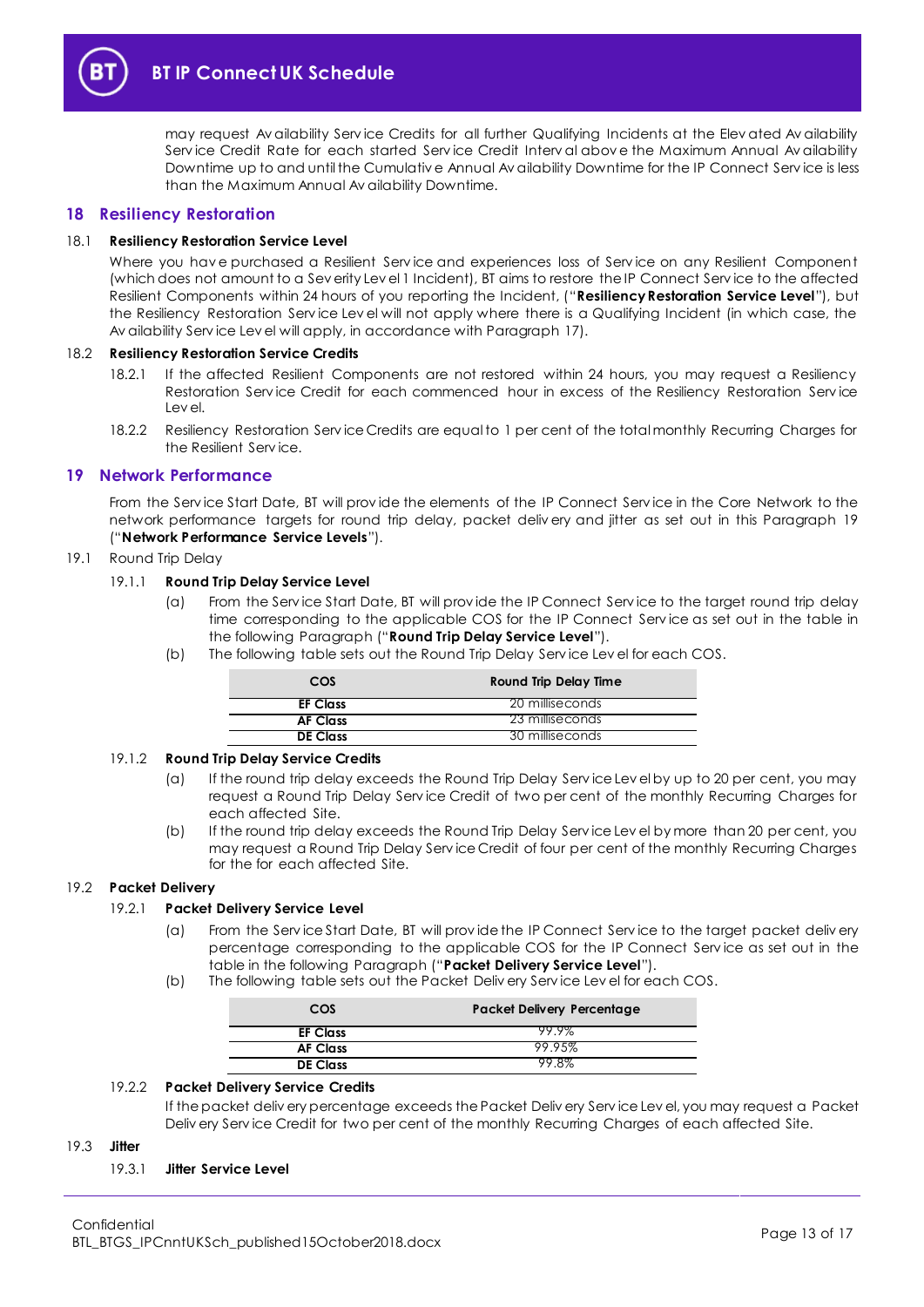

- (a) From the Serv ice Start Date, BT will prov ide the IP Connect Serv ice to the target jitter time corresponding to the applicable COS for the IP Connect Serv ice as set out in the table in the following Paragraph ("**Round Trip Delay Service Level**").
- (b) The following table sets out the Jitter Serv ice Lev el for each COS.

| COS             | Jitter Time      |
|-----------------|------------------|
| <b>EF Class</b> | 3.5 milliseconds |
| <b>AF Class</b> | Not Applicable   |
| <b>DE Class</b> | Not Applicable   |

#### 19.3.2 **Jitter Service Credits**

- (a) If the jitter time exceeds the Jitter Serv ice Lev el by up to 10 per cent, you may request a Jitter Serv ice Credit for two per cent of the monthly Recurring Charges for each affected Site; and
- (b) If the jitter time exceeds the Jitter Serv ice Lev el by more than 10 per cent, you may request a Jitter Serv ice Credit for four per cent of the monthly Recurring Charges for each affected Site.

#### 19.4 **Exceptions**

- 19.4.1 The Network Performance Serv ice Lev els will not apply:
	- (a) where there is a Qualifying Incident, in which case, the Av ailability Serv ice Lev el will apply, in accordance with Paragrap[h 17\)](#page-10-3); and
	- (b) for Incidents that occur outside of the Core Network.

#### <span id="page-13-0"></span>**20 Requests for Service Credits**

- <span id="page-13-1"></span>20.1 You may request applicable Serv ice Credits within 28 days of the end of the calendar month in which an Incident occurred by prov iding details of the reason for the claim and any failure by you to submit a request in accordance with this Paragraph [20](#page-13-0) will constitute a waiv er of any claim for Serv ice Credits in that calendar month.
- 20.2 Upon receipt of a v alid request for Serv ice Credits in accordance with Paragrap[h 20.1:](#page-13-1)
	- 20.2.1 BT will issue you with the applicable Serv ice Credits by deducting those Serv ice Credits from your inv oice within two billing cycles of the request being receiv ed; and
	- 20.2.2 following expiry or termination of the Contract where no further inv oices are due to be issued by BT, BT will pay you the Serv ice Credits in a reasonable period of time.
- 20.3 All Serv ice Lev els and Serv ice Credits will be calculated in accordance with information recorded by, or on behalf of, BT.
- 20.4 Serv ice Credits for all Serv ice Lev els will be aggregated and are av ailable up to a maximum amount equal to 100 per cent of the monthly Recurring Charge for the affected Site.
- 20.5 The Serv ice Lev els under this Schedule will not apply:
	- 20.5.1 in the ev ent that Clause 8 of the General Terms applies;
	- 20.5.2 during any trial period of the IP Connect Serv ice;
	- 20.5.3 to failures due to any Force Majeure Ev ent;
	- 20.5.4 if you cause a delay or do not prov ide any requested information in accordance with any reasonable timescales BT tells you about;
	- 20.5.5 to any Incident not reported in accordance with Paragrap[h 9](#page-7-0) abov e; or
	- 20.5.6 if you hav e not complied with the Contract.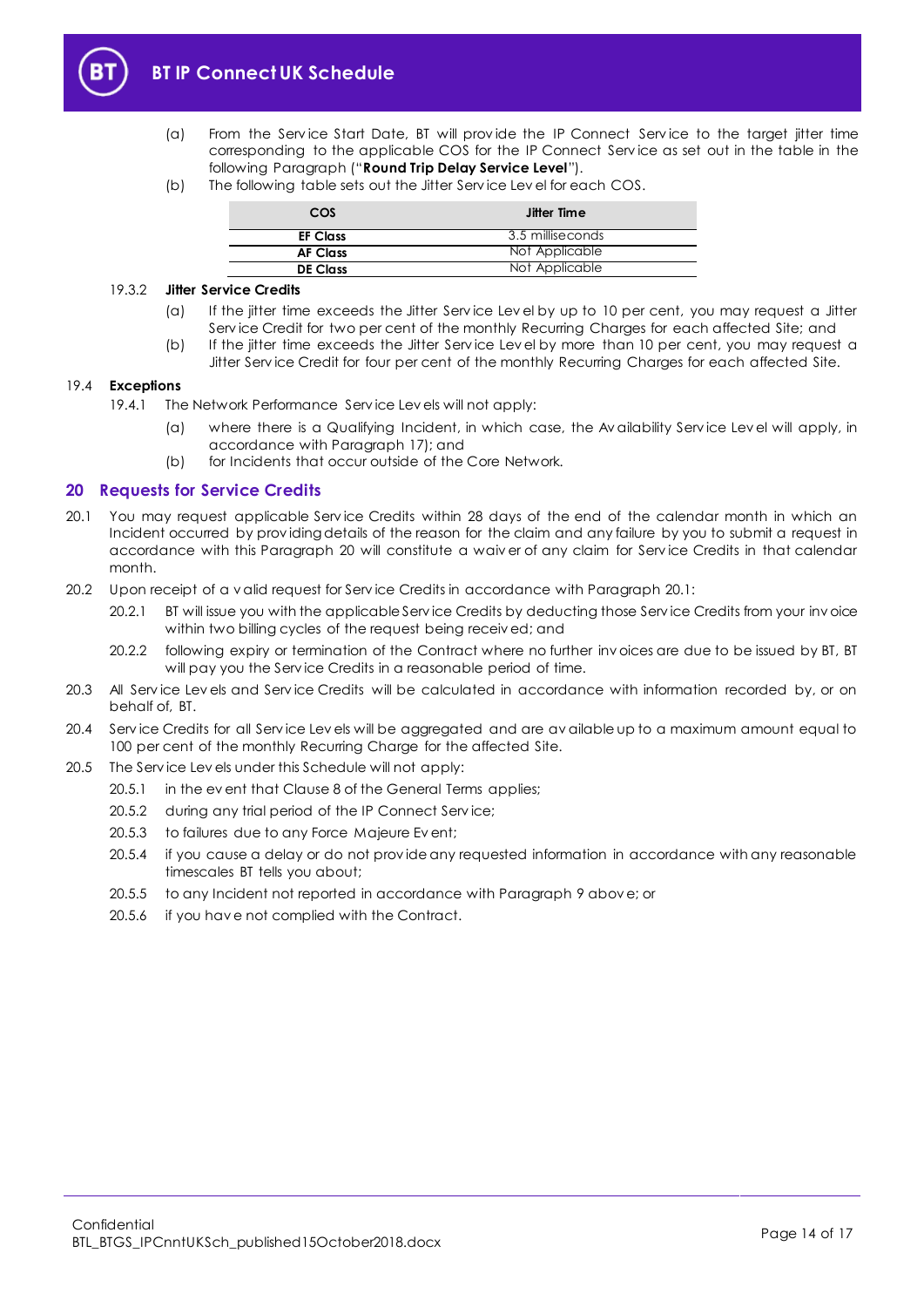

## <span id="page-14-0"></span>**Part D – Defined Terms**

#### <span id="page-14-1"></span>**21 Defined Terms**

In addition to the defined terms in the General Terms, capitalised terms in this Schedule will hav e the following meanings (and in the case of conflict between these defined terms and the defined terms in the General Terms, these defined terms will take precedence for the purposes of this Schedule):

"**Access Bandwidth**" means the maximum data throughput rate an Access Line can sustain measured in bits per second.

"**Access Line**" means a Circuit connecting a Site to the POP.

"**ADSL**" means asymmetric digital subscriber line, which is a standard that uses rate adaptiv e broadband technology that does not run at fixed speeds and is determined by the fastest speed that your analogue direct exchange line can support.

"**AF Class**" means the COS for delay sensitiv e data traffic.

"**Availability**" means the period of time when the IP Connect Serv ice is functioning.

"**Availability Annual Target**" has the meaning giv en in Paragrap[h 17.1.1.](#page-10-7)

"**Availability Downtime**" means the period of time during which a Qualifying Incident exists as measured by BT in accordance with Paragrap[h 17.3.1.](#page-11-1) 

"**Availability Service Credit**" means the Serv ice Credit av ailable for a failure to meet the Av ailability Serv ice Lev el.

"**Availability Service Level**" has the meaning giv en in in Paragraph [17.1.1.](#page-10-7)

"**Availability Service Level Category**" means the category that determines the relev ant Av ailability Serv ice Lev el and that is a function of the Resiliency Serv ice option and Access Line configuration at a Site.

"**BT Licenced Area**" means the United Kingdom other than the Hull Area, the Isle of Man or the Channel Islands. "**Business Hours**" means between the hours of 0800 and 1700 in a Business Day.

"**Circuit**" means any line, conductor, or other conduit between two terminals by which information is transmitted, and that is prov ided as part of the IP Connect Serv ice.

"**COS**" means class of serv ice, which is a categorisation of traffic based on a process for managing a network by giv ing certain types of traffic priority ov er others.

"**COS Profile**" means the selected mix of EF Class, AF Class and DE Class traffic classes.

"**Contracted Maintenance Hours**" means the times during which BT will prov ide maintenance for BT Equipment, which will be Business Hours unless specified otherwise in the Order.

"**Core Network**" means BT's network infrastructure between and including the POP, but does not include the Access Line between your Site(s) and the POP.

"**Cumulative Annual Availability Downtime**" has the meaning giv en in Paragraph [17.3.3.](#page-11-2)

"**Cumulative Monthly Availability Downtime**" has the meaning giv en in Paragrap[h 17.3.3.](#page-11-2)

"**Customer Committed Date**" has the meaning giv en in Paragraph [7.1.4.](#page-5-4)

"**Customer Equipment**" means any equipment including any Purchased Equipment and any software, other than BT Equipment, used by you in connection with the IP Connect Serv ice.

"**DE Class**" means the COS for delay tolerant applications.

"**De-installation Charges**" means the charges payable by you on de-installation of the IP Connect Serv ice that will be equal to the then current rates for Installation Charges on the date of de-installation.

"**DLM**" means dynamic line management, which is a technique used to control the speed and stability of the broadband line.

"**EF Class**" means the COS for VOIP applications.

"**Elevated Availability Service Credit Rate**" means the applicable rate as set out in the table at Paragraph [17.2.1](#page-10-6) for the relev ant Serv ice Lev el Av ailability Category.

"**Enabling Service**" has the meaning giv en in Paragrap[h 5.1.](#page-3-3)

"**Ethernet**" means a dedicated Ethernet access Circuit connecting a Site to the nearest POP that is capable o f carrying COS.

"**Ethernet Copper**" means an Ethernet serv ice based on bonded copper cables.

"**Ethernet Fibre**" means an Ethernet serv ice based on an optical fibre cable.

"**Ethernet Radio**" means an Ethernet serv ice prov ided using radio technology between a Site and the nearest BT exchange.

"**Hull Area**" the area defined as the 'Licensed Area' in the licence granted on 30 Nov ember 1987 by the Secretary of State under section 7 of the Telecommunications Act 1984 to Kingston upon Hull City Council and Kingston Communications (Hull) plc.

"**Incident**" means an unplanned interruption to, or a reduction in the quality of, the IP Connect Serv ice or particular element of the Serv ice.

"**Installation Charges**" means those Charges set out in the Order in relation to installation of the IP Connect Serv ice and/or any Purchased Equipment, Customer Equipment and/or BT Equipment as applicable.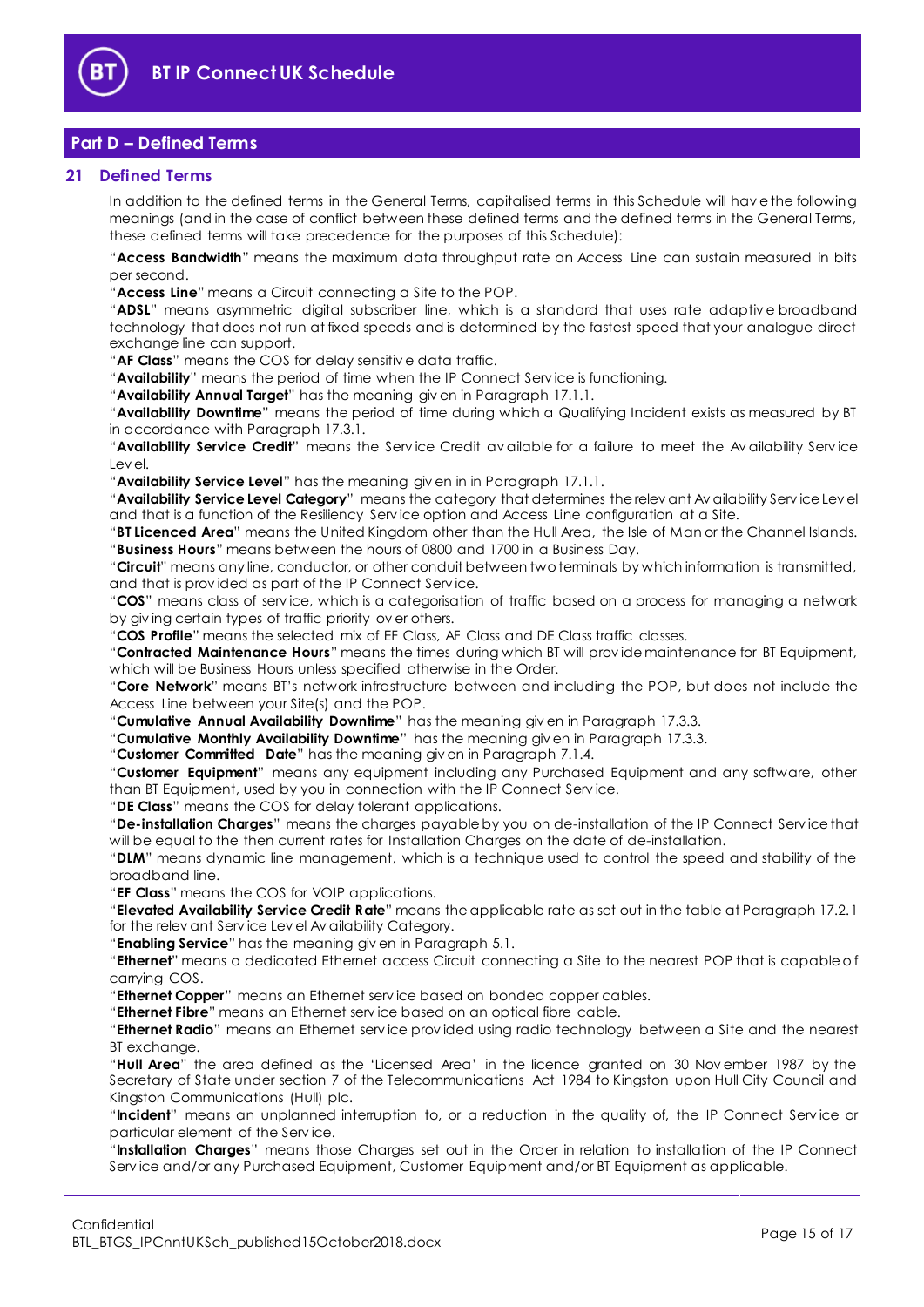

"**Internet**" means a global system of interconnected networks that use a standard Internet Protocol to link dev ices worldwide.

"**IP**" means Internet protocol, which is a communications protocol for dev ices connected to the Internet that specifies the format for addresses and units of transmitted data.

"**IP Address**" means a unique number on the Internet of a network card or controller that identifies a dev ice and is v isible by all other dev ices on the Internet.

"**IP Connect Service**" has the meaning giv en in Paragraph [1.](#page-1-3)

"**Jitter Service Level**" has the meaning giv en in Paragraph [19.3.1.](#page-12-2)

"**Jitter Service Credits**" means the Serv ice Credit av ailable for a failure to meet the Jitter Serv ice Lev el.

"**Leased Line**" means a dedicated Circuit from a Site to the nearest POP that is capable of carrying all COS.

"**LAN**" means the local area network, which is the infrastructure that enables the ability to transfer IP serv ices within Sites (including data, v oice and v ideo conferencing serv ices).

"**Managed Service from BT**" means a managed v oice or data telecommunications serv ice that BT prov ides to as a separate serv ice.

"**Maximum Annual Availability Downtime**" has the meaning giv en in the table at Paragraph [17.2.1](#page-10-6) for the relev ant Serv ice Lev el Av ailability Category.

"**Maximum Monthly Availability Downtime**" has the meaning giv en in the table at Paragraph [17.2.1](#page-10-6) for the relev ant Serv ice Lev el Av ailability Category.

"**Minimum Period of Service**" means a period of 12 consecutiv e months beginning on the Serv ice Start Date, unless otherwise set out in an Order.

"**Multiple VPNs**" means one or more VPNs to which multiple Sites can connect.

"**Network Performance Service Levels**" has the meaning giv en in Paragraph [19.](#page-12-1)

"**Notice of Non-Renewal**" has the meaning giv en in Paragrap[h 6.1.1.](#page-4-2)

"**Notice to Amend**" has the meaning giv en in Paragraph [6.1.3.](#page-4-3)

"**NTU**"means the network terminating unit, which is the socket where your wiring, equipment or existing qualifying data serv ice is connected to the Access Line.

"**On Time Delivery Service Credits**" means the Serv ice Credit av ailable for a failure to meet the On Time Deliv ery Serv ice Lev el.

"**On Time Delivery Service Level**" has the meaning giv en in Paragrap[h 16.1.](#page-10-8)

"**Packet Delivery Service Level**" has the meaning giv en in Paragrap[h 19.2.1.](#page-12-3)

"**Packet Delivery Service Credits**" means the Serv ice Credit av ailable for a failure to meet the Packet Deliv ery Serv ice Lev el.

"**Planned Maintenance**" means any Maintenance BT has planned to do in adv ance.

"**POP**"means a point of presence, which is the point where the Access Line terminates and is the demarcation point between the Access Line and the Core Network.

"**Port**" means the physical or v irtual point where the Access Line connects to the POP.

"**Port Bandwidth**" means the maximum data throughput rate a Port can sustain measured in bits per second.

"**Portal**" means an externally accessible website prov ided by BT that enables customers to securely access reporting information on the IP Connect Serv ice.

"**Primary Access Line**" has the meaning giv en in Paragraph [3.1.1.](#page-2-2)

"**PSTN**" means Public Switched Telephone Network, which is the concentration of the world's public circuit switched telephone networks.

"**Qualifying Incident**" means a Sev erity Lev el 1 Incident, except where any of the following ev ents have occurred:

- (a) the IP Connect Serv ice has been modified or altered in any way by you, or by BT in accordance with your instructions;
- (b) Planned Maintenance;
- (c) you hav e performed any network configurations that BT did not approv e;
- (d) an Incident has been reported and BT cannot confirm that an Incident exists after performing tests; or
- (e) you requested BT to test the IP Connect Serv ice at a time when no Incident has been detected and/or reported.

"**Recurring Charges**" means the Charges for the IP Connect Serv ice or applicable part of the IP Connect Serv ice that are inv oiced repeatedly in ev ery payment period (e.g. ev ery month), as set out in the Order.

"**Renewal Period**" means for the IP Connect Serv ice, the initial 12 month period following the Minimum Period of Serv ice, and each subsequent 12 month period.

"**Resiliency Restoration Service Credit**" means the Serv ice Credit av ailable for a failure to meet the Resiliency Restoration Serv ice Lev el.

"**Resiliency Restoration Service Level**" has the meaning giv en in Paragraph [18.1.](#page-12-4)

"**Resilient Component**" means, with respect to a Resilient Serv ice, any of the Access Lines, BT Equipment or Purchased Equipment.